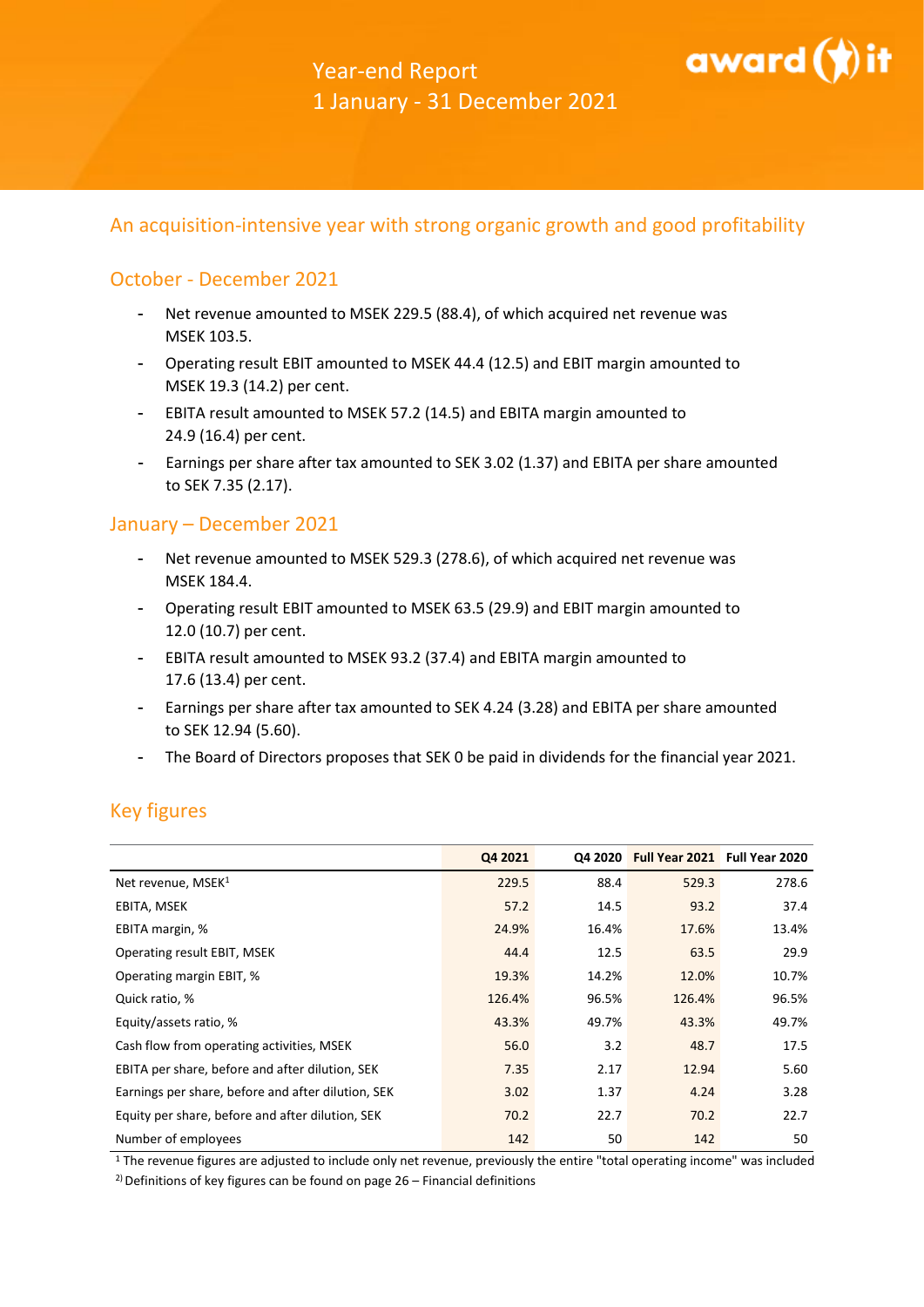

# Significant events during the fourth quarter

- On 1 December, Awardit carried out a private placement of approximately MSEK 192. A large number of Swedish and international institutional investors, including Skandia Liv, participated in the private placement, which was heavily oversubscribed (see more details in the press release on the company's website).
- On 1 December, the owners of Prämie Direkt GmbH and Awardit signed a share purchase agreement for all shares in Prämie Direkt GmbH. The purchase price amounted to MSEK 179.1 (MEUR 17.5), of which MSEK 149.6 (MEUR 14.5) was paid in cash, MSEK 15.4 (MEUR 1.5) in the form of a seller promissory note, and MSEK 15.3 (MEUR 1.5) in Awardit shares through a directed non-cash issue (see also Note 4). In connection with the acquisition, new acquisition credits of MSEK 70 were signed, with a maturity of 48 months and maturity date of 30 October 2025 (see also Note 6).

# Significant events after the end of the reporting period

- On 2 February, Awardit appointed Erik Grohman as the new CEO, with effect from 7 March. Founder Niklas Lundqvist continues in the Company, with a focus on acquisitions and business development (see further details in the press release on the company's website).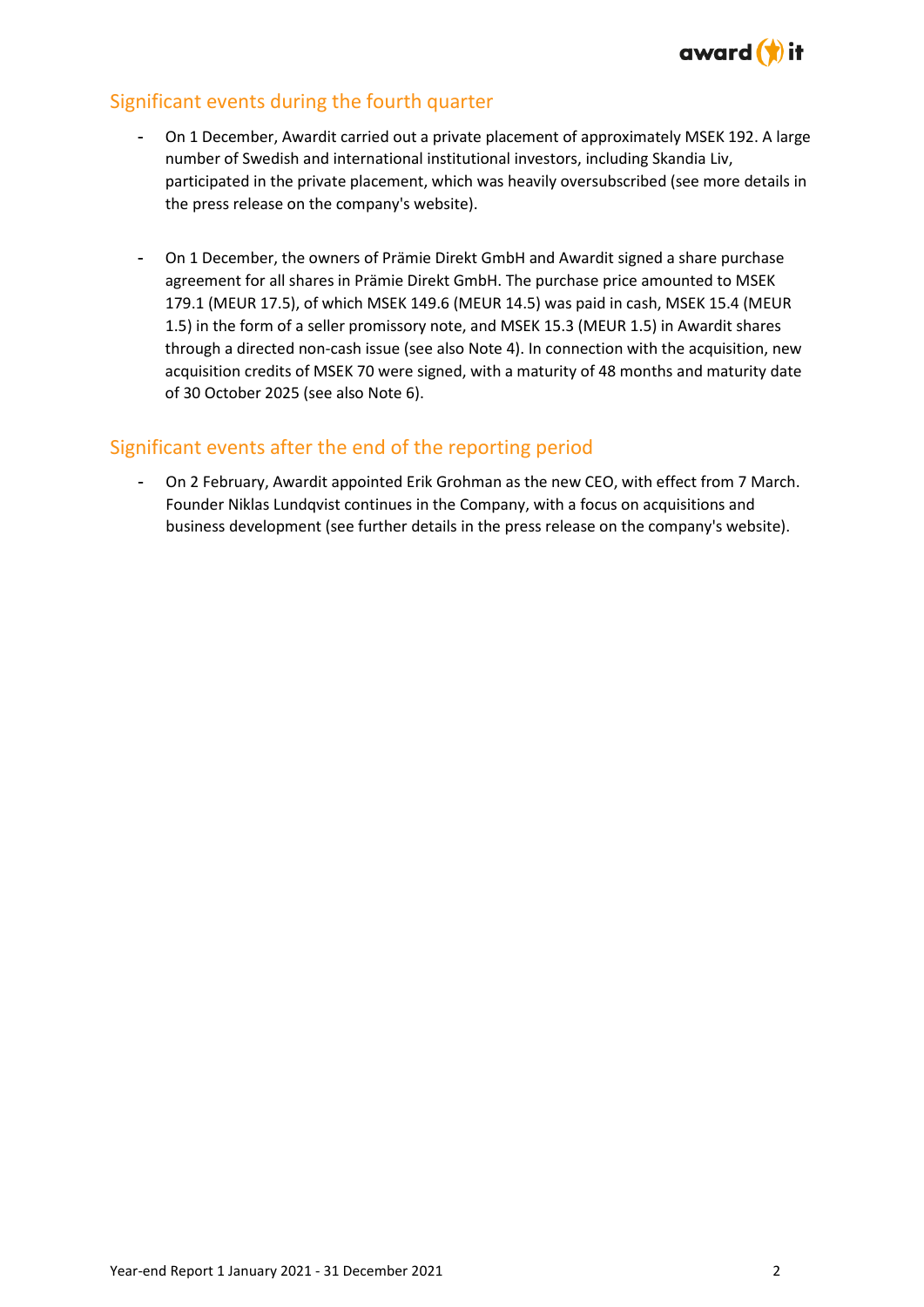

## Awardit's best quarter and year ever

The fourth quarter was by far our best quarter ever, and it ended our best year ever; a year marked by several important acquisitions combined with strong organic and gradually increasing growth, as well as good profitability. The fourth quarter also shows how scalable our platform-based business is, and what increased transaction volumes entail for the margins. Awardit is today a completely different company than just a couple of years ago, and I am convinced that, in terms of size and profitability, we will be at a much higher level in a few more years. We have high ambitions, and the organisation is now being adjusted so that we can become more international, increase business activity, and achieve even better results.

During the fourth quarter, Awardit achieved a revenue of MSEK 229.5 (88.4), with an EBITA result of MSEK 57.2 (14.5), which means an increase of 160 and 296 per cent, respectively. The organic sales growth, excluding the acquisitions, we realised in 2021 was approximately 43 per cent. For the full year, revenue and the EBITA result increased to MSEK 529.3 (278.6) and MSEK 93.2 (37.4), respectively. Organic growth was 24 per cent. In April we took over MBXP, in July The Inspiration Company TIC and in December German Prämie Direkt. MBXP, which was the most pandemic-affected part of the Group, returned to levels comparable to 2019 during the fourth quarter. Revenue amounted to MSEK 52.6 and EBITA to MSEK 25.5. During the period, MBXP received retroactive Covid support totalling MSEK 14, which neutralised the effects that the pandemic has had on the business since our takeover. MSEK 9 of the Covid support has had an impact on the consolidated income statement, the remaining part related to the period before our accession and has thereby not affected the Group's result in terms of accounting. TIC achieved a revenue of MSEK 26.3 with an EBITA contribution to the Group of MSEK 5.8. The corresponding figures for Prämie Direkt, which are included in the consolidated income statement and balance sheet as of 1 December 2021, were MSEK 24.6 and MSEK 5.4, respectively. Prämie Direkt, like other businesses, sees a large part of its sales at the end of the year. As far as Prämie Direkt is concerned, the impact of the pandemic on the business has, relatively speaking, been greater than in the rest of the Group, which is expected to continue until Germany opens up completely. Awardit has lived with the pandemic throughout 2021, and even though organic growth has been strong, some areas in B2C are still not back at 2019 levels.

During the fourth quarter, Awardit's EBITA margin was 25 (16) per cent, which signifies a clear increase compared with both the previous quarter and the corresponding period last year. This demonstrates the scalability of the business and what increased transaction volumes and a normalised performance in MBXP entail for the margins. We expect continued rising margins in the long term but with seasonal variations, and with the reservation that completed acquisitions may have an impact from a shorter perspective. The first quarter of this year began with organic sales growth of 54 per cent in January.

Zupergift has continued to show strong growth and invoiced sales (not to be equated with reported sales in terms of accounting) in 2021 amounted to just under MSEK 100. During the fourth quarter, the positive effect on the result from breakage (overdue values) amounted to MSEK 3.8. The successful launch of Zupergift, without investment in technology, personnel or marketing, is clear proof of the value of our platform-based business model. We have tested B2C marketing of Zupergift and intend to launch the product in the rest of the Nordic region (a launch in Norway has already taken place) and in additional versions (e.g. for entertainment and travel). Adding further private label programmes, through our own launches or acquisitions, is of great interest to us.

In other respects, we continued to work with the integration of TIC in the Group during the period. The goal is to complete this project within six months, after which TIC's technical platform will be replaced, and the organisation incorporated. The migration of Saint Gobain Distribution Sweden, the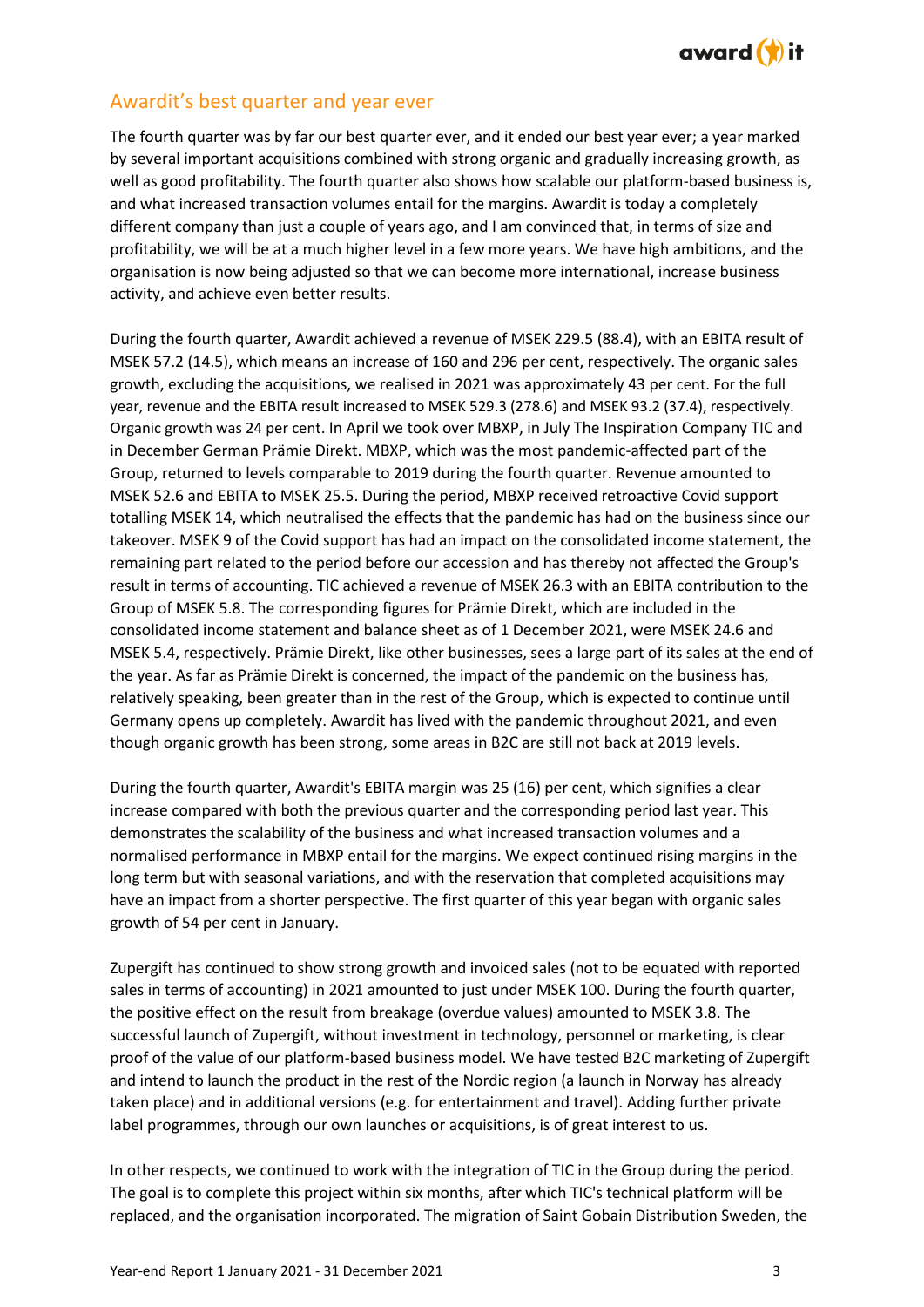

largest customer previously on the TIC platform, was completed in January.

When it comes to our foreign acquisitions, MBXP and Prämie Direkt, we do not have as far-reaching ambitions with regards integration, rather the focus is on further developing the business through cross-selling and the launch of new products/services. For example, we are considering launching Zupergift on the German market. Through Prämie Direkt, we have also significantly strengthened our ability to win and manage large international customers on the continent, which we were previously only able to manage fully in the Nordic market.

At the beginning of January, our new CFO, Cecilia Ponthan, took office, and we have since appointed Erik Grohman as the new CEO, starting on 7 March. Erik will be Awardit's first externally recruited CEO, and we are convinced that he, with his international experience of leading digital growth companies, will be a great asset in Awardit's continued journey of success. I will continue to contribute to Awardit's development in a role with full focus on acquisitions and business development. This is something I find very stimulating, and which I also know is crucial in taking Awardit to a leading position in the European market. Assuming continued strong organic growth, the next big milestone is to reach one billion in revenue in 2022. The goal can, of course, be accelerated through acquisitions; the market is still fragmented with many opportunities, and we are well positioned with a cash balance of MSEK 240 at the turn of the year!

In conclusion, I would like to express my greatest thanks to all employees for your involvement in Awardit in 2021!

lin

Niklas Lundqvist President and CEO Awardit AB (publ.)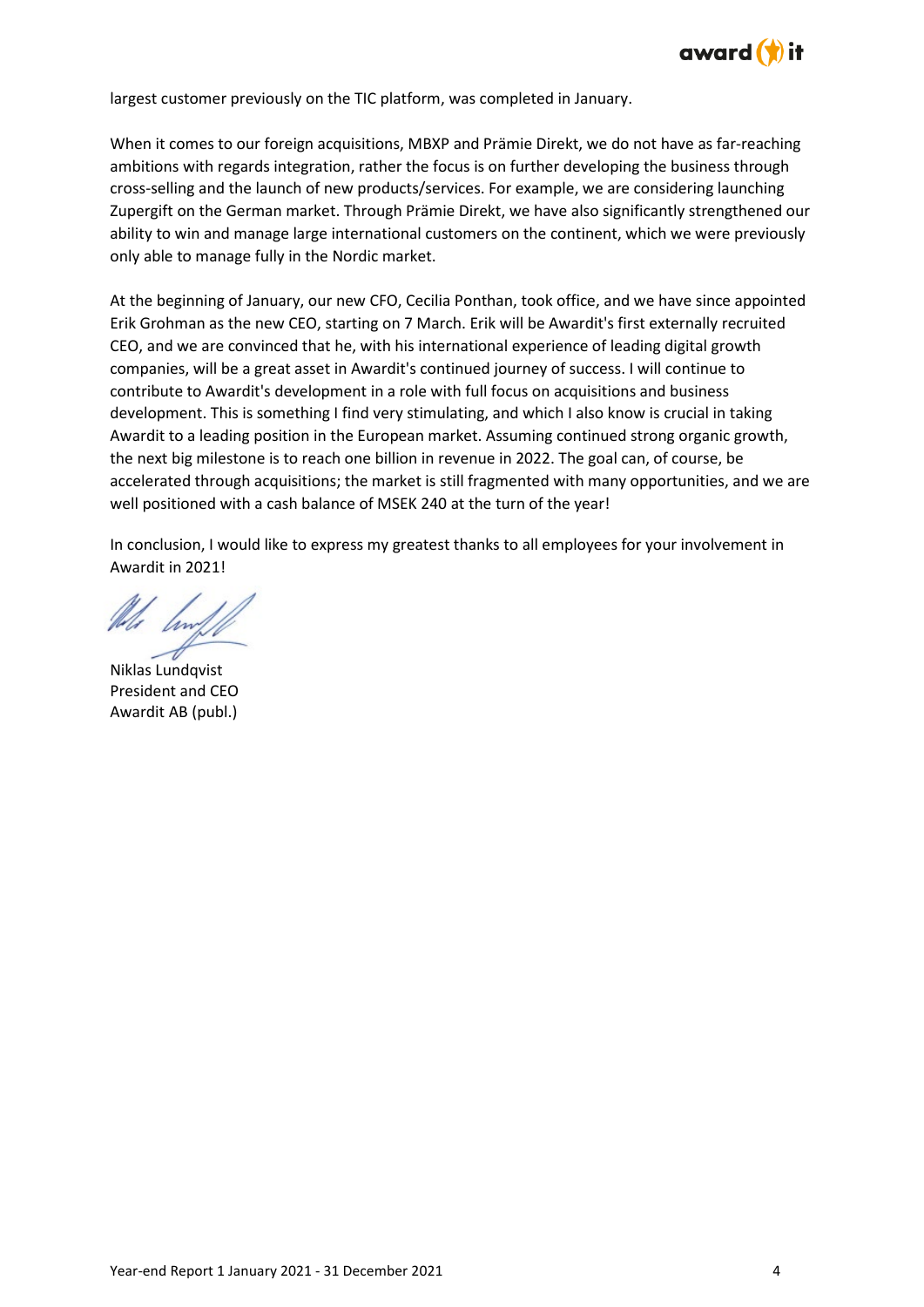

# Financial Overview

### Net revenue

### **October to December**

Net revenue increased by 159.6 per cent and amounted to MSEK 229.5 (88.4). The acquired businesses MBXP, The Inspiration Company TIC AB, and Prämie Direkt GmbH contributed MSEK 103.5. Net revenue excluding the acquired businesses amounted to MSEK 126.0, an organic increase of 42.5 per cent. Growth has accelerated further after the pandemic, as the influx of customers has been good, the range of services has developed, and existing customers have grown. The fourth quarter has historically had the highest income, and 2021 follows the same pattern. The fact that revenue is higher during the fourth quarter is mainly linked to Christmas shopping.



#### **January to December**

Net revenue increased by 90.0 per cent and amounted to MSEK 529.3 (278.6). The acquired businesses MBXP, The Inspiration Company TIC AB, and Prämie Direkt GmbH contributed MSEK 184.4. Net revenue excluding the acquired businesses amounted to MSEK 344.9, an organic increase of 23.8 per cent. Awardit's business has had good organic growth for a long time, with a reservation for 2020, and growth increased in 2021, which can be explained by new customers, growth in existing customers, and new products. However, some parts of the B2C business are still not back to pre-pandemic levels.

## Gross result and operating result

### **October to December**

The Group's gross margin was 34.5 per cent during the fourth quarter of the year. This can be compared with 30.8 per cent in the corresponding quarter last year. MBXP's gross margin during the quarter amounted to 45.2 per cent, for TIC it was 37.5 per cent and for Prämie Direkt it was 36.5 per cent. This contributed in part to the improvement compared with the fourth quarter last year.

The EBITA result increased to MSEK 57.2 (14.5) and the EBITA margin strengthened from 16.4 to 24.9 per cent.

The operating result (EBIT) amounted to MSEK 44.4 (12.5), which corresponds to an EBIT margin of 19.3 per cent (14.2). The operating result is positively affected by the Covid support which MBXP received retroactively from the Danish state, in the amount of SEK 8.9 (MDKK 6.5). In total, MBXP received MSEK 14.2 (MDKK 10.4), of which MSEK 5.3 (MDKK 3.9) relates to the period before the acquisition, and which is accordingly not reported in the Group's operating result. The operating result was also positively affected by MSEK 3.8 in income for Zupergift from so-called breakage (overdue values). Both amounts are included in other operating income.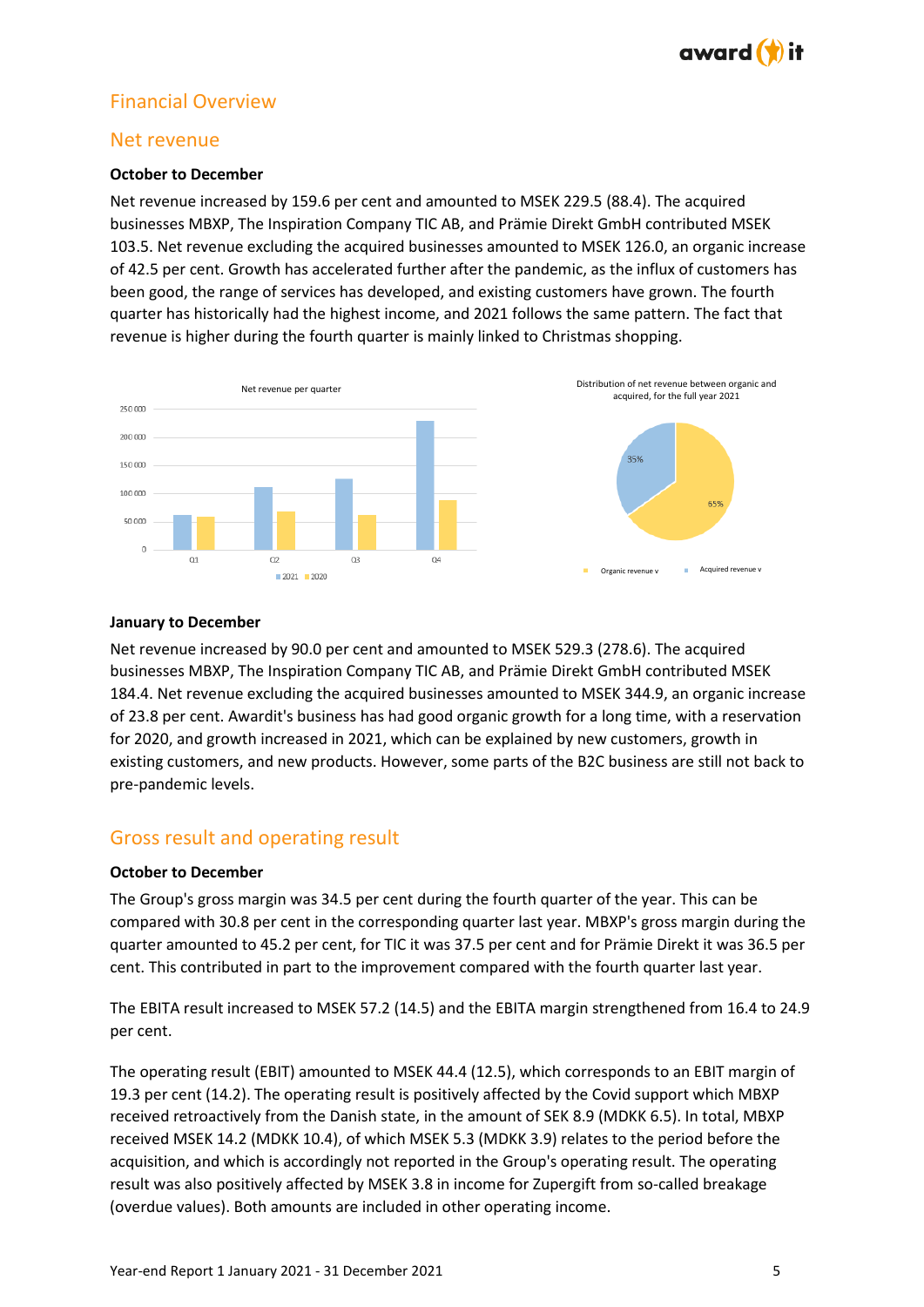

### **January to December**

The Group's gross margin was 32.7 per cent for the full year. This can be compared with 29.5 per cent for the corresponding period last year. The acquired businesses contributed to the increase in margins; adjusted for these, the margin comes in at 29.6 per cent.

Personnel costs as a share of net revenue have decreased slightly, from 12.4 to 11.9 per cent.

EBITA profit increased to MSEK 93.2 (37.4) and the EBITA margin strengthened from 13.4 to 17.6 per cent.

The operating result (EBIT) amounted to MSEK 63.5 (29.9), which corresponds to an EBIT margin of 12.0 (10.7) per cent. The operating result is positively affected by the Covid support that MBXP received from the Danish state, in the amount of MSEK 8.9 (MDKK 6.5). In total, MBXP received MSEK 14.2 (MDKK 10.4), of which MSEK 5.3 (MDKK 3.9) relates to the period before the acquisition, and which is accordingly not reported in the Group's operating result. The operating result was also positively affected by MSEK 4.4 in income for Zupergift from so-called breakage (overdue values). Both amounts are included in the item other operating income. Awardit's outstanding debt to Zupergift holders was MSEK 23.9 as of the balance sheet date.

# Net financial items and result for the period

#### **October to December**

Net financial items amounted to MSEK -14.0 (-0.5). Financial expenses amounted to MSEK -14.3 (-0.5), of which MSEK -7.7 is the resolution of discounted debt linked to the contingent consideration for MBXP, and the seller reversal linked to the acquisition of Awardit CLS (Crossroads). Adjusted for this item, interest expenses are MSEK -1.0, which is explained by increased acquisition credits linked to the acquisitions of MBXP, TIC, and Prämie Direkt, as well as interest expenses for MBXP's external loans. Net financial items also consist of exchange rate losses of MSEK - 5.4, the largest part of which is attributable to MBXP. The result after financial items amounted to MSEK 30.4 (12.1). The result after tax amounted to MSEK 23.6 (9.2). Deferred tax affects the result after tax by MSEK 1.7 (-0.3).

The difference between the result for the period and the comprehensive income amounted to MSEK 0.6 (-0.1) and is attributable to translation differences.

#### **January to December**

Net financial items amounted to MSEK -23.3 (-2.2). Financial expenses amounted to MSEK -23.7 (-2.2), of which MSEK -12.4 is the cost of resolving the discounted debt linked to the contingent consideration for MBXP, and for seller reversals linked to the acquisition of Awardit CLS (Crossroads). Adjusted for this item, interest expenses are MSEK -5.0, which is explained by increased acquisition credits linked to the acquisitions of MBXP, TIC, and Prämie Direkt, as well as interest expenses for MBXP's external loans. Net financial items also consist of exchange rate losses of MSEK -6.1, the largest part of which is attributable to MBXP. The result after financial items amounted to MSEK 40.2 (27.7). The result after tax amounted to MSEK 30.5 (21.9). Deferred tax affects the result after tax by MSEK 4.4 (0.3).

The difference between the result for the period and the comprehensive income amounted to MSEK 1.4 (-0.3) and is attributable to translation differences.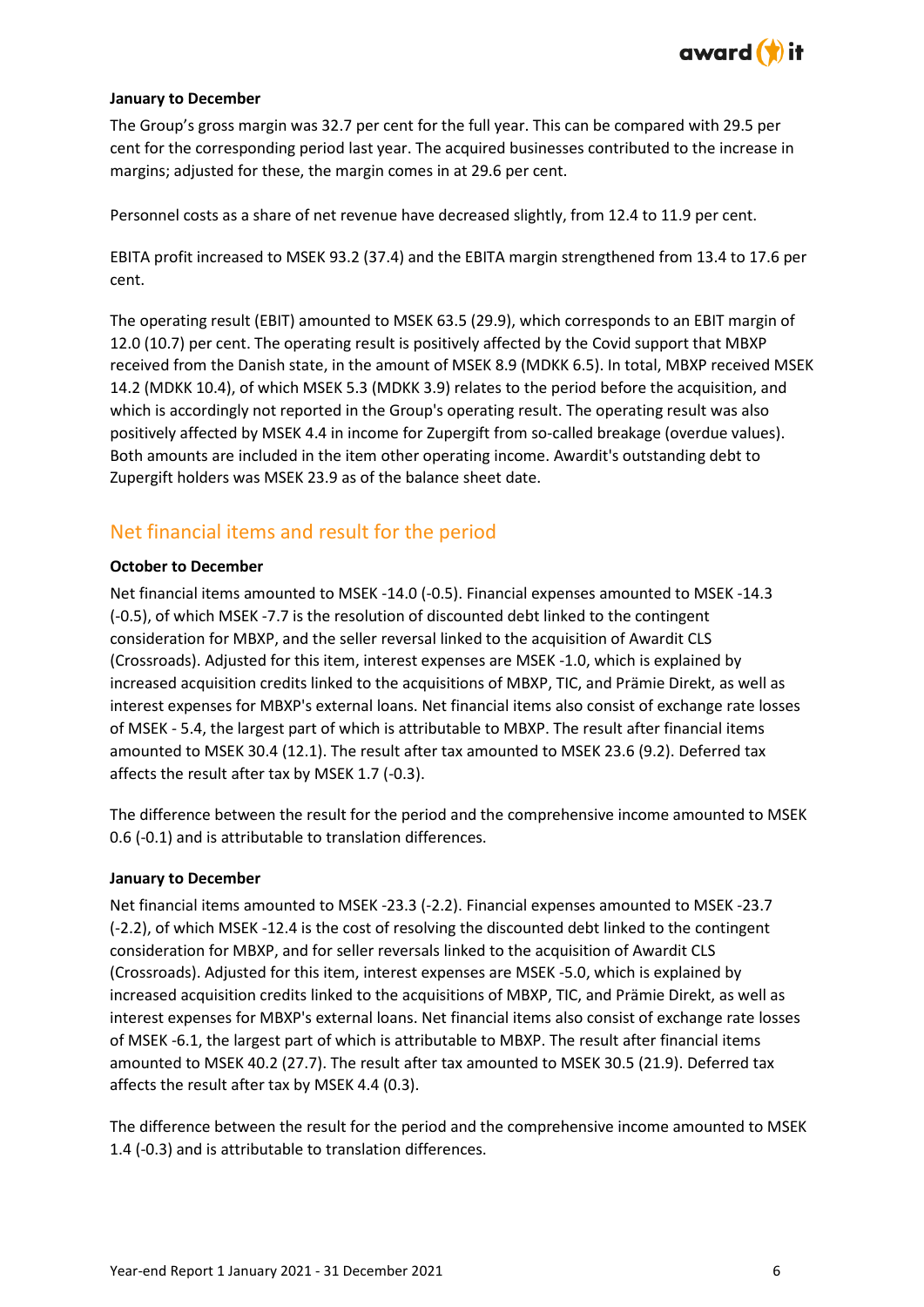

# Cash flow

### **October to December**

Cash flow from operating activities after changes in working capital amounted to MSEK 56.0 (3.2).

Cash flow from investing activities amounted to MSEK -143.9 (-2.7), with the cash portion of the purchase price for Prämie of MSEK 142.9 constituting the main part. Cash flow from financing activities amounted to MSEK 233.1 (-6.7). The Company carried out a private placement during the quarter which added MSEK 191.8 to the Company (before issue costs). During the period, acquisition loans were repaid in the amount of MSEK -16.1, while new loans of MSEK 65.5 were taken.

### **January to December**

Cash flow from operating activities after changes in working capital amounted to MSEK 48.7 (17.5).

Cash flow from investing activities amounted to MSEK -171.0 (-8.4), with the cash portion of the purchase price for TIC and Prämie Direkt of MSEK 165.0 constituting the main part. Cash flow from financing activities amounted to MSEK 333.8 (-16.4). During the period, acquisition loans were repaid in the amount of MSEK 35.4, while new loans of MSEK 112.5 were taken. The dividends during the period amount to MSEK 11.3.

# Balance sheet items 31 December 2021

Liquid assets at the end of the period amounted to MSEK 240.2 (28.3). During the fourth quarter of the year, the Group's cash was mainly affected by new share issues and purchase price linked to the acquisition of Prämie Direkt GMBH, as well as increased working capital.

Interest-bearing liabilities amounted to MSEK 259.9 (45.3). These mainly consist of bank loans and seller reversals.

The Group's inventory value as of 31 December 2021 was MSEK 52.7 (16.5), which is MSEK 36.2 higher than at the corresponding time last year. The acquired companies have affected the inventory value by a total of MSEK 22.8. Another factor that has pushed up inventory levels is early purchases ahead of Christmas shopping, in order to counteract potential delivery problems linked to the ongoing pandemic.

## **Equity**

The Group's equity as of 31 December 2021 amounted to MSEK 505.6 (151.5), which corresponds to SEK 70.2 (22.7) per share. In conjunction with the acquisition of MBXP on 15 April, Awardit issued 64 947 new shares via a non-cash issue, in connection with the acquisition of TIC on 1 July, Awardit issued 200 133 new shares via a non-cash issue, and in connection with the acquisition of Prämie Direkt on 1 December, Awardit issued 65 340 new shares via a non-cash issue. All non-cash issues relate to a portion of the total purchase price for the companies. Awardit also made two private placements to Swedish and international institutional investors during 2021. The number of shares increased during the year by 1 614 459, from 6 720 559 shares at the end of 2020 to 8 335 518 shares at the end of 2021. Completed share issues during 2021 correspond to a total dilution in 2021 of 24 per cent.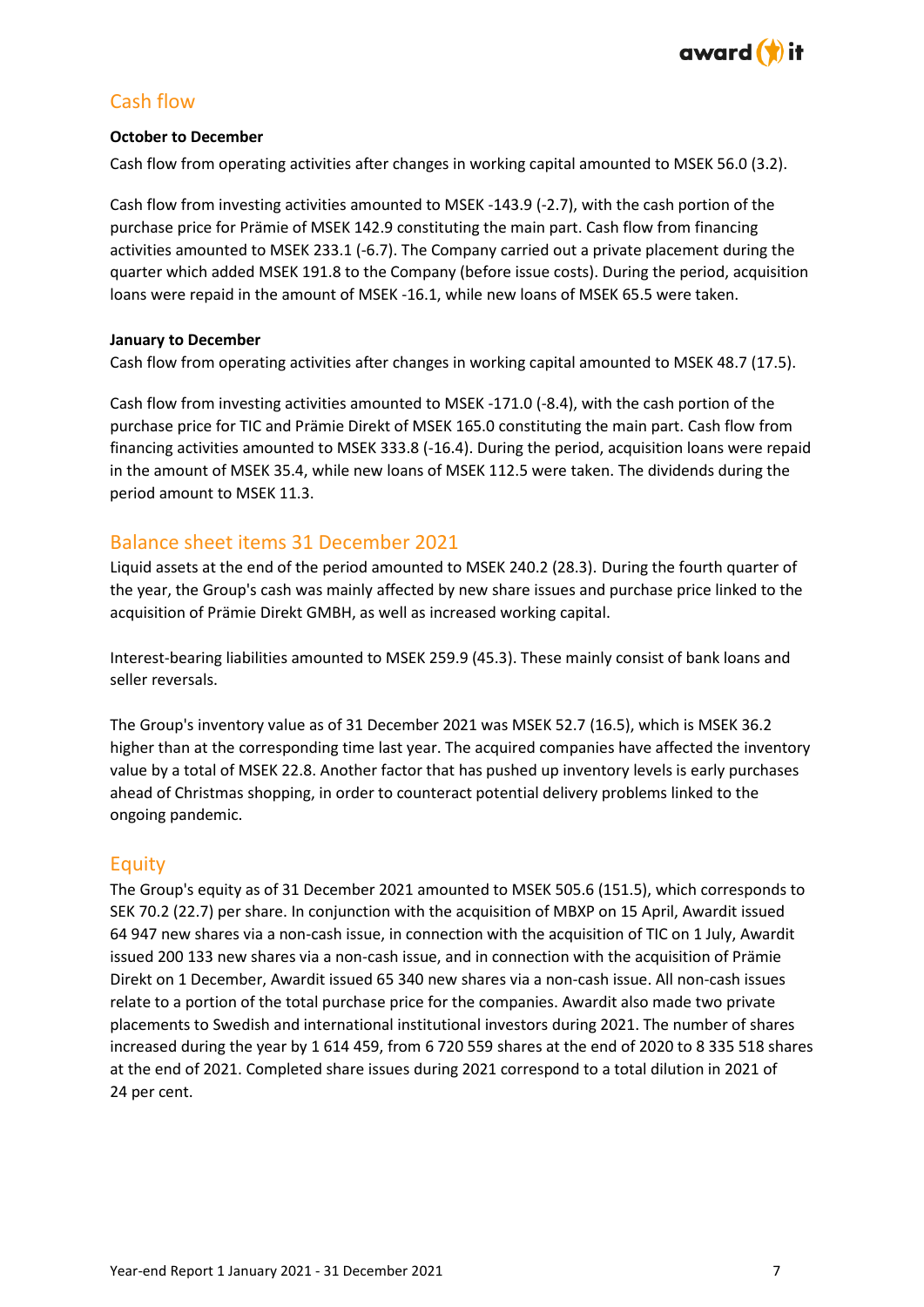

|                                | No. shares    | <b>Dilution</b> | Increase in share capital, SEK |
|--------------------------------|---------------|-----------------|--------------------------------|
| OB 2021-01-01                  | 6720559       |                 | 105 743 034                    |
| Private placement <sup>1</sup> | 592 105       | 8.8%            | 86 255 812                     |
| Non-cash issue, MBXP           | 64 947        | 0.9%            | 6799951                        |
| Non-cash issue, TIC            | 200 133       | 2.7%            | 30 000 000                     |
| Non-cash issue, Prämie Direkt  | 65 340        | 0.9%            | 15 345 084                     |
| Private placement <sup>2</sup> | 692 434       | 9.1%            | 183 783 309                    |
| CB 2021-12-31                  | 8 3 3 5 5 1 8 | 24.0%           | 427 927 190                    |

1) Includes transaction costs of SEK 3 744 148

2) Includes transaction costs of SEK 8 022 910

### **Workers**

The average number of employees in the Group increased to 132 (45) during the full year. On 31 December 2021, the number of employees was 142 (50 as of 31 December 2020).

### Parent Company

The Parent Company provides complete solutions for loyalty programmes on a SaaS basis, including trading opportunities and partner networks, based on a self-developed technical platform. Awardit's operations have had uninterrupted growth for many years, even during the pademic. Growth has accelerated further after the pandemic, as the influx of customers has been good, the range of services has developed, and existing customers have grown.

The Parent Company's net revenue amounted to MSEK 75.7 (57.9). The result before tax amounted to MSEK 36.7 (21.9). The Parent Company's liquid assets amounted to MSEK 133.0 (0.0). Equity amounted to MSEK 487.2 (130.5). No significant investments have taken place in intangible or tangible fixed assets. Investments in Group companies amounted to MSEK 372.0 (0).

The Parent Company's interest-bearing net liabilities were MSEK 121.5 at the end of the period, compared with MSEK 45.5 as of 31 December 2020. The Parent Company has no significant transactions with related parties, other than transactions with subsidiaries.

# Ownership

| <b>Shareholders</b>                   | Shareholding | Share  |
|---------------------------------------|--------------|--------|
| <b>Visionalis AB</b>                  | 2,090,000    | 25.1%  |
| Niklas Lundqvist                      | 1,111,550    | 13.3%  |
| Consensus Asset Management AB         | 405,425      | 4.9%   |
| Johan Hagman                          | 339,612      | 4.1%   |
| Samir Taha (gm Sultanen Invest AB)    | 325,000      | 3.9%   |
| Filip Engelbert                       | 242,653      | 2.9%   |
| Jonas Nordlander                      | 242,652      | 2.9%   |
| S Thorberg Inspiration Investment Ltd | 196,331      | 2.4%   |
| Claudio Simatovic (gm Paradidel AB)   | 132,211      | 1.6%   |
| Fredrik Landgren                      | 120,388      | 1.4%   |
| Total ten largest owners              | 5,205,822    | 62.5%  |
| Other shareholders                    | 3,129,696    | 37.5%  |
| Total                                 | 8,335,518    | 100.0% |

Above reflects the ownership structure as of 31 December 2021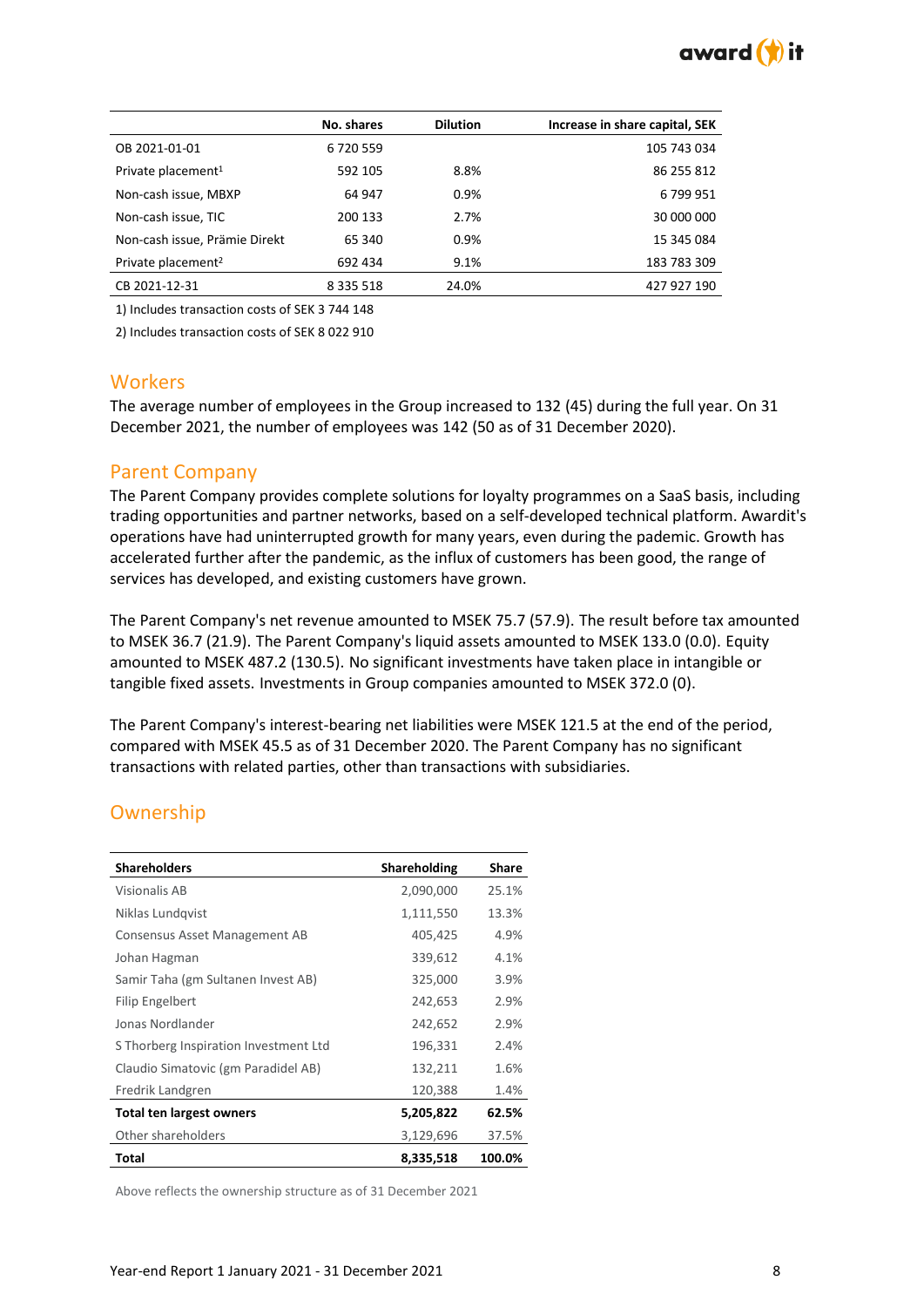

# Seasonal variations

Awardit's sales are partly affected by seasonal variations. Sales increase in the fourth quarter were linked to Christmas shopping. The fourth quarter has historically had the highest income in all parts of the Group.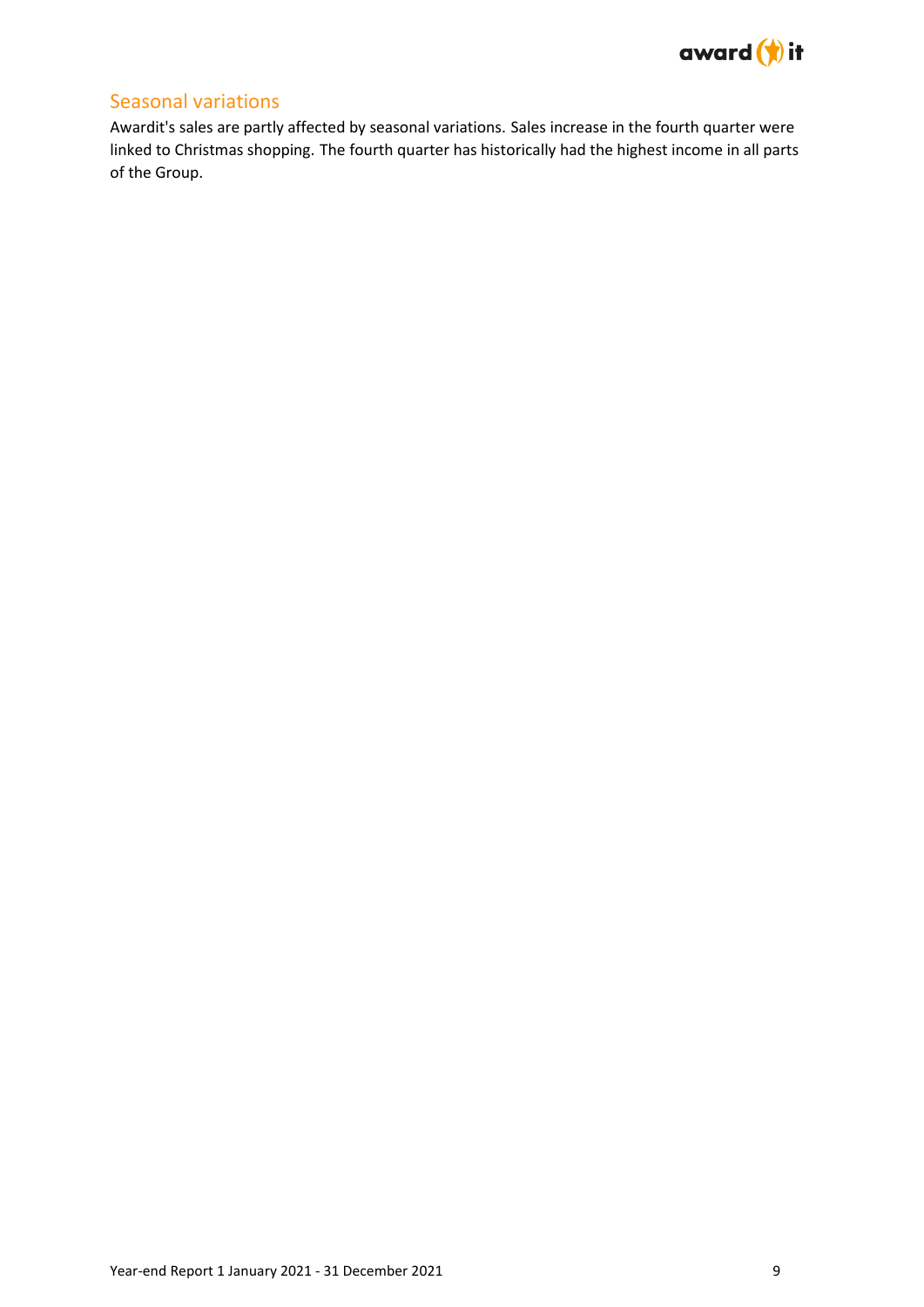

# Consolidated Income Statement

|                                                                |                | 2021-10-01       | 2020-10-01 | 2021-01-01 | 2020-01-01 |
|----------------------------------------------------------------|----------------|------------------|------------|------------|------------|
| <b>Amounts, TSEK</b>                                           | <b>Note</b>    | 2021-12-31       | 2020-12-31 | 2021-12-31 | 2020-12-31 |
| Net revenue                                                    | $\overline{2}$ | 229,534          | 88,404     | 529,319    | 278,613    |
| Capitalised work for own account                               |                | 471              |            | 3,021      | 194        |
| Other operating income                                         |                | 16,214           | 458        | 19,387     | 1,717      |
| <b>Total operating income</b>                                  |                | 246,219          | 88,862     | 551,727    | 280,524    |
|                                                                |                |                  |            |            |            |
| <b>Operating expenses</b>                                      |                |                  |            |            |            |
| Commodities                                                    |                | $-150,233$       | $-61,194$  | $-356,273$ | $-196,350$ |
| Other external expenses                                        |                | $-18,512$        | $-2,656$   | $-38,474$  | $-11,771$  |
| Personnel costs                                                |                | $-19,757$        | $-10,369$  | $-62,925$  | $-34,603$  |
| Depreciation and amortisation of tangible and                  |                | $-13,199$        | $-1,929$   | $-30,083$  | $-7,519$   |
| intangible fixed assets<br>Other operating expenses            |                | $-129$           | $-175$     | $-464$     | $-399$     |
| <b>Total operating expenses</b>                                |                | $-201,830$       | $-76,323$  | $-488,219$ | $-250,643$ |
|                                                                |                |                  |            |            |            |
| <b>Operating result</b>                                        |                | 44,389           | 12,539     | 63,508     | 29,881     |
|                                                                |                |                  |            |            |            |
| Financial income                                               |                | 548              | 2          | 601        | 27         |
| Financial expenses                                             |                | $-14,263$        | -466       | $-23,700$  | $-2,190$   |
| Result from interests in Group and associated                  |                | $-273$           |            | $-236$     |            |
| companies                                                      |                |                  |            |            |            |
| <b>Result from financial items</b>                             |                | $-13,988$        | -464       | $-23,336$  | $-2163$    |
|                                                                |                |                  |            |            |            |
| <b>Result before tax</b>                                       |                | 30,401           | 12,074     | 40,172     | 27,718     |
|                                                                |                |                  |            |            |            |
| Income tax<br>Deferred tax                                     |                | $-8,564$         | $-2,580$   | $-14,065$  | $-6,155$   |
|                                                                |                | 1,716            | $-312$     | 4,398      | 333        |
| Result for the year                                            |                | 23,553           | 9,182      | 30,506     | 21,896     |
| Attributable to:                                               |                |                  |            |            |            |
| The Parent Company's shareholders                              |                |                  | 9 1 8 2    | 30,779     | 21,896     |
| Non-controlling interests                                      |                | 23,826<br>$-273$ |            | $-273$     |            |
|                                                                |                |                  |            |            |            |
| Stock data                                                     |                |                  |            |            |            |
| Earnings per share before and after dilution, SEK <sup>1</sup> |                | 3.02             | 1.37       | 4.24       | 3.28       |
| Outstanding shares at the end of the period                    |                | 8,335,518        | 6,720,559  | 8,335,518  | 6,720,559  |
| Average number of shares during the period                     |                | 7,787,511        | 6,682,289  | 7,199,059  | 6,682,289  |
|                                                                |                |                  |            |            |            |

1 Based on the average number of shares during the period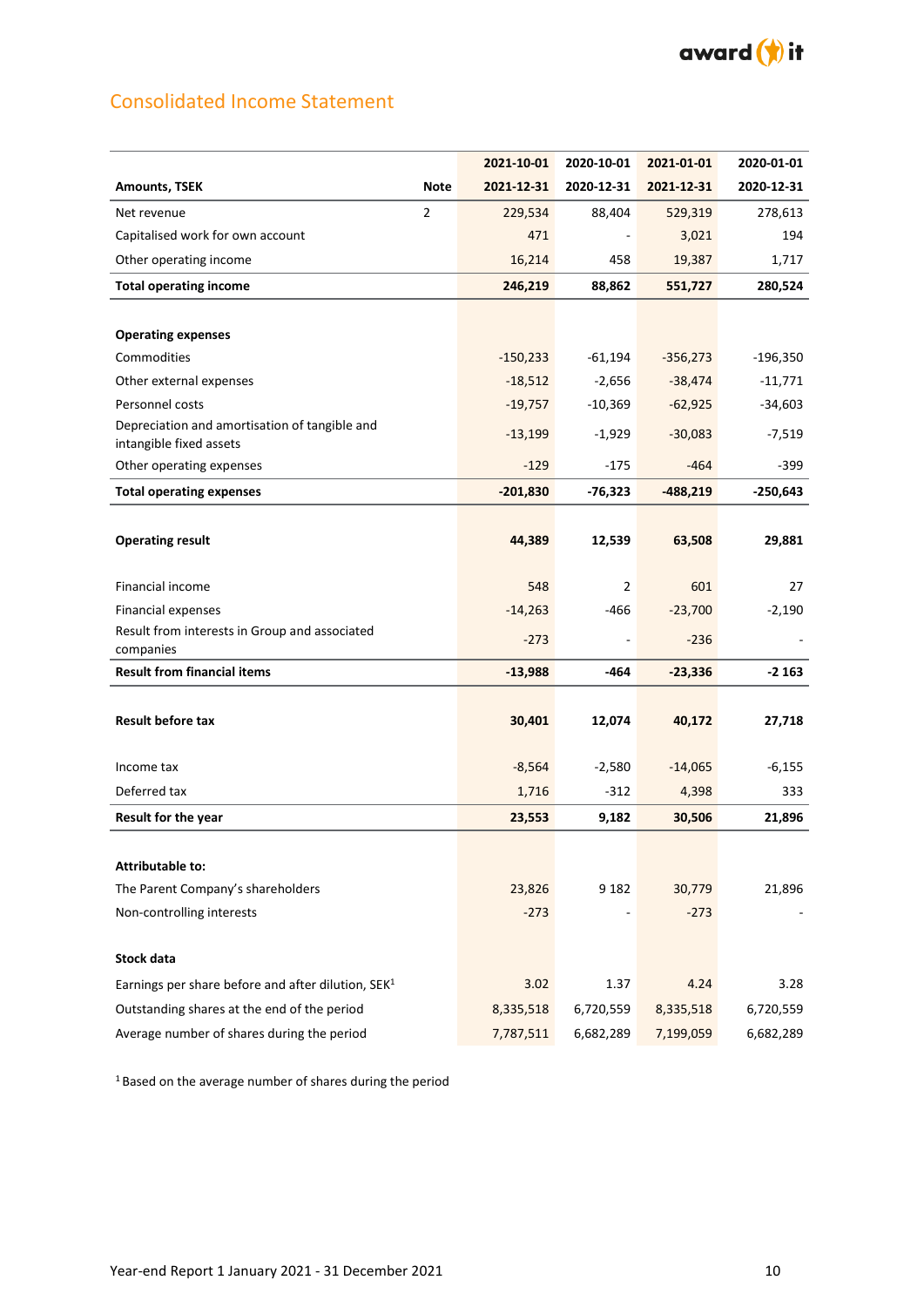

# Consolidated Report of Comprehensive Income

|                                     | 2021-10-01 | 2020-10-01 | 2021-01-01 | 2020-01-01 |
|-------------------------------------|------------|------------|------------|------------|
| <b>Amounts, TSEK</b>                | 2021-12-31 | 2020-12-31 | 2021-12-31 | 2020-12-31 |
|                                     |            |            |            |            |
| <b>Result for the period</b>        | 23,553     | 9,182      | 30,506     | 21,896     |
|                                     |            |            |            |            |
| <b>Other total result:</b>          |            |            |            |            |
|                                     |            |            |            |            |
| <b>Translation differences</b>      | 664        | $-63$      | 1,401      | $-267$     |
|                                     |            |            |            |            |
| Comprehensive income for the period | 24,217     | 9,119      | 31,907     | 21,629     |
|                                     |            |            |            |            |
| <b>Attributable to:</b>             |            |            |            |            |
| The Parent Company's shareholders   | 24,490     | 9,119      | 32,180     | 21,629     |
| Non-controlling interests           | $-273$     | ۰          | $-273$     |            |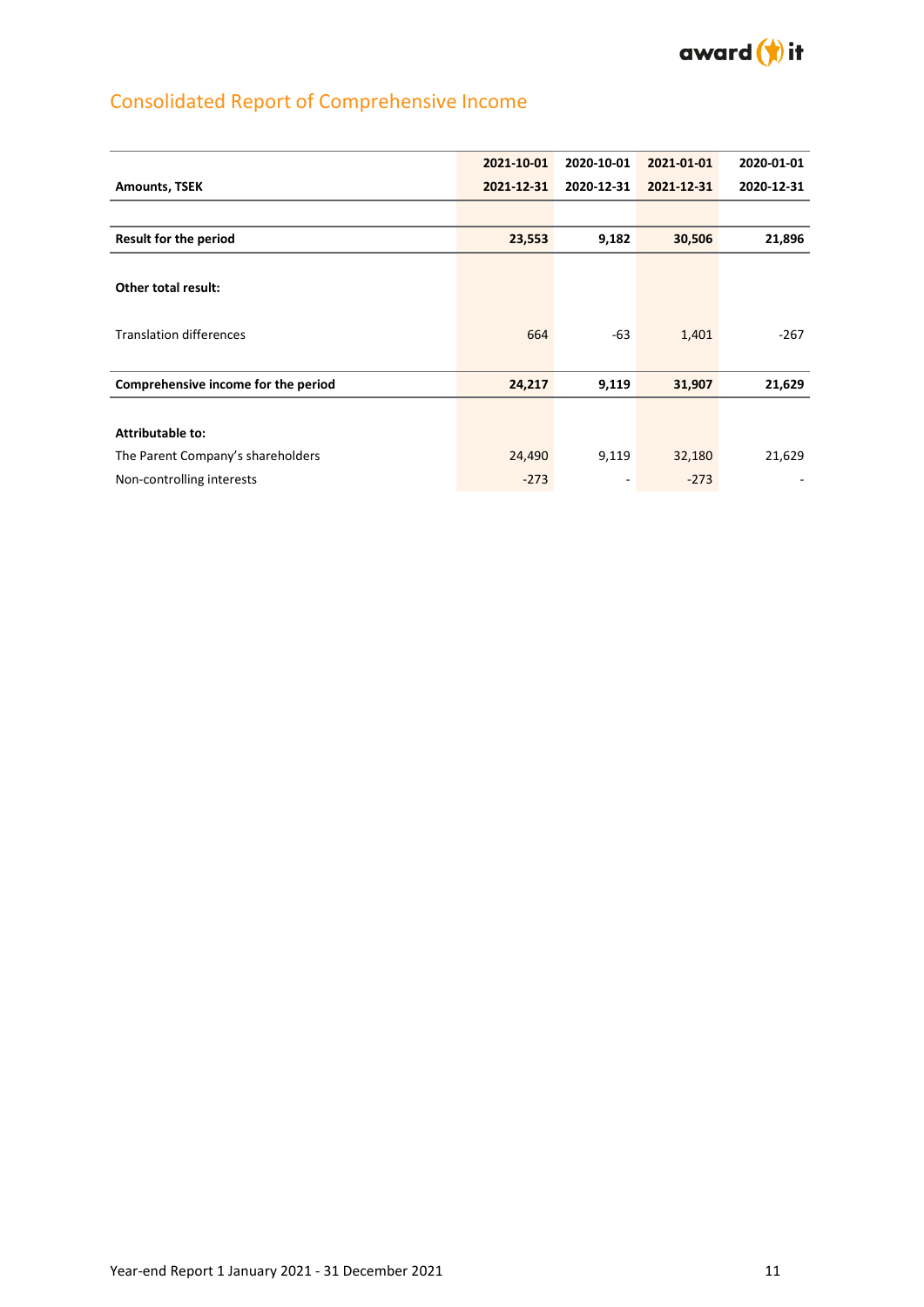

# Consolidated Balance Sheet

| <b>Amounts, TSEK</b>                | <b>Note</b> | 2021-12-31 | 2020-12-31 |
|-------------------------------------|-------------|------------|------------|
| <b>ASSETS</b>                       |             |            |            |
| <b>Fixed assets</b>                 |             |            |            |
| Goodwill                            | 5           | 360,604    | 137,678    |
| <b>Customer relations</b>           | 5           | 129,905    | 31,413     |
| Platform                            | 5           | 71,470     | 8,358      |
| <b>Brand</b>                        | 5           | 42,210     |            |
| Other intangible fixed assets       |             |            | 20         |
| Usufruct assets                     |             | 7,764      | 1,627      |
| Interests in associated companies   |             | 6,081      |            |
| Equipment, tools and fittings       |             | 510        | 101        |
| Deferred tax assets                 |             | 47         |            |
| <b>Total fixed assets</b>           |             | 618,591    | 179,197    |
|                                     |             |            |            |
| <b>Current assets</b>               |             |            |            |
| Inventory                           |             | 52,664     | 16,450     |
| Advances to suppliers               |             | 223        | 818        |
| Accounts receivable                 |             | 181,414    | 72,356     |
| Current tax receivables             |             | 10,742     | 1,063      |
| Other receivables                   |             | 56,002     | 75         |
| Prepaid expenses and accrued income |             | 8,619      | 6,725      |
| Liquid assets                       |             | 240,221    | 28,308     |
| <b>Total current assets</b>         |             | 549,885    | 125,796    |
|                                     |             |            |            |
| <b>TOTAL ASSETS</b>                 |             | 1,168,476  | 304,992    |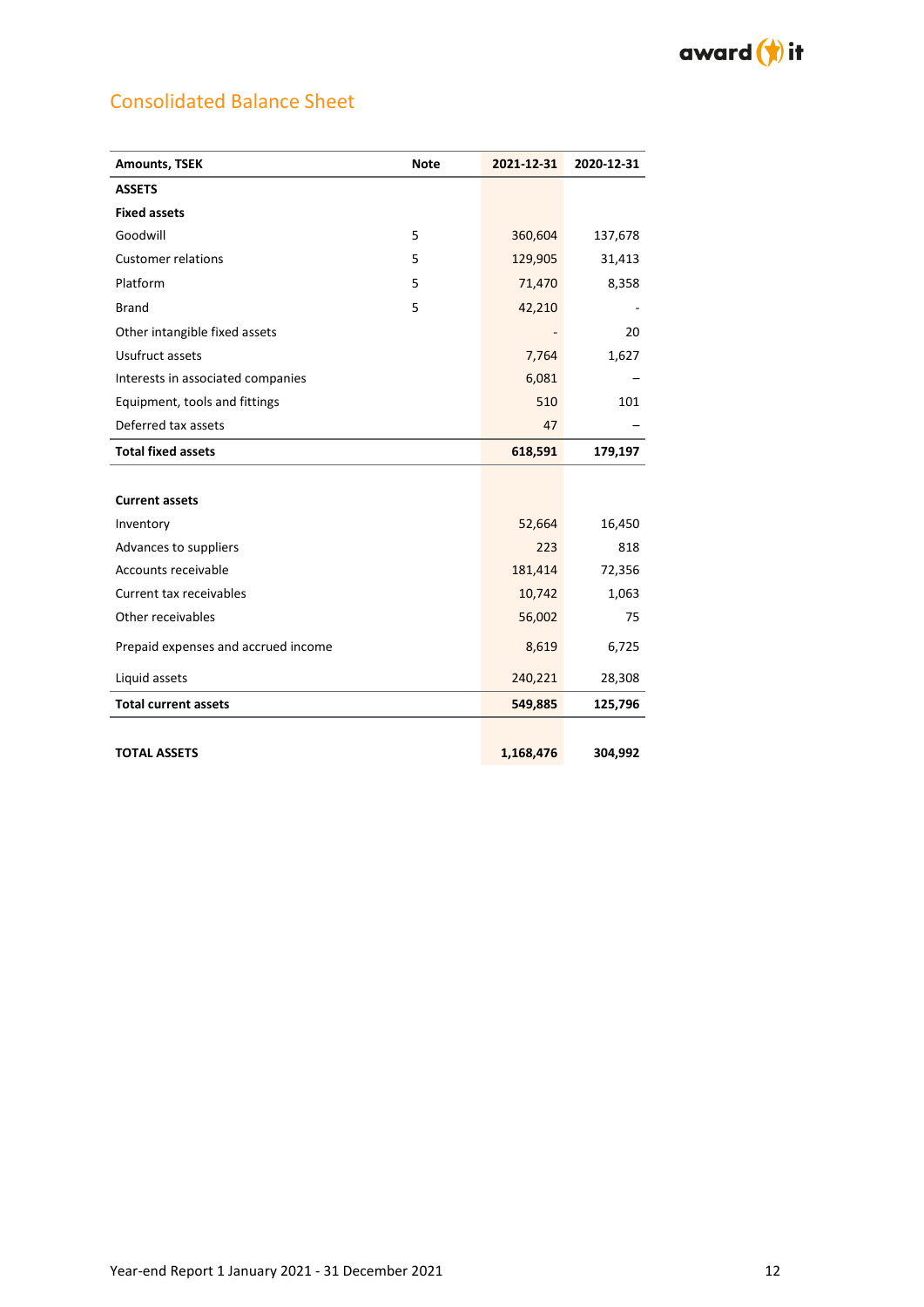

# Consolidated Balance Sheet (cont.)

| <b>Amounts, TSEK</b>                                                   | 2021-12-31 | 2020-12-31 |
|------------------------------------------------------------------------|------------|------------|
|                                                                        |            |            |
| <b>EQUITY</b>                                                          |            |            |
| Equity that can be attributed to the Parent<br><b>Company's owners</b> |            |            |
| Share capital                                                          | 834        | 672        |
| Other contributed capital                                              | 434,448    | 112,426    |
| <b>Translation differences</b>                                         | 1,000      | $-401$     |
| Earned result, including results for the year                          | 69,586     | 38,807     |
| <b>Total Equity</b>                                                    | 505,868    | 151,504    |
| Equity attributable to non- controlling interests                      | $-273$     |            |
| <b>Total equity</b>                                                    | 505,595    | 151,504    |
|                                                                        |            |            |
| <b>LIABILITIES</b>                                                     |            |            |
| Long-term liabilities                                                  |            |            |
| Borrowing from credit institutions<br>6                                | 104,175    | 15,634     |
| Liabilities relating to usufruct assets                                | 5,565      | 52         |
| Other long-term liabilities<br>7                                       | 87,381     | 16,003     |
| Deferred tax liabilities                                               | 56,749     | 6,453      |
| Other provisions                                                       | 15,731     | 2,092      |
| <b>Total long-term liabilities</b>                                     | 269,601    | 40,234     |
|                                                                        |            |            |
| <b>Short-term liabilities</b>                                          |            |            |
| Borrowing from credit institutions                                     | 43,049     | 12,424     |
| Liabilities relating to usufruct assets                                | 2,944      | 1,225      |
| Advances from customers                                                | 27,406     | 17,148     |
| Accounts payable                                                       | 192,237    | 46,164     |
| <b>Current tax liabilities</b>                                         | 11,528     | 2,903      |
| Other liabilities                                                      | 34,284     | 18,672     |
| Accrued expenses and prepaid income                                    | 81,832     | 14,719     |
| <b>Total short-term liabilities</b>                                    | 393,280    | 113,254    |
| TOTAL LIABILITIES AND OCH EQUITY                                       | 1,168,476  | 304,992    |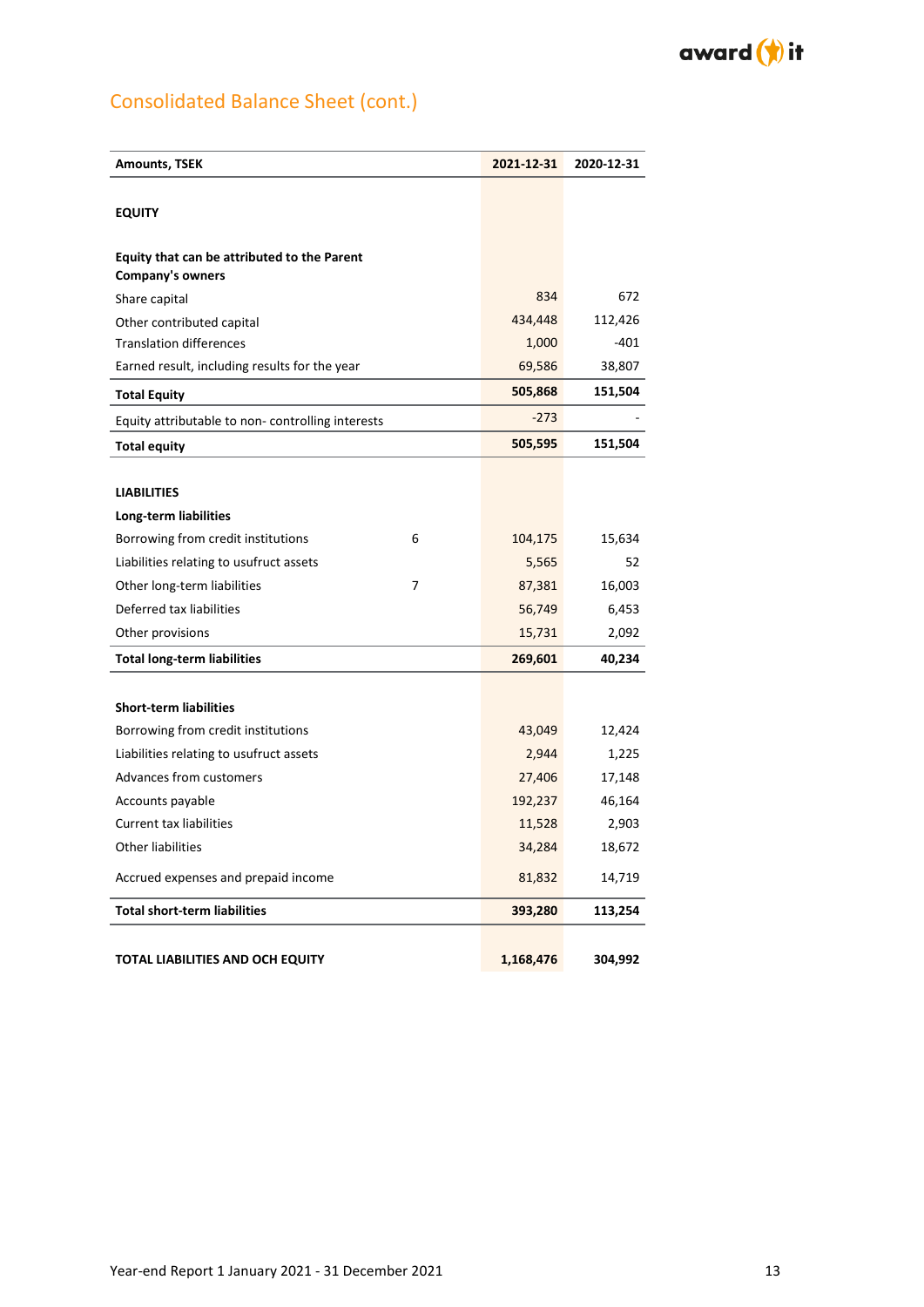

# Consolidated Cash Flow Statement

|                                                                          | 2021-10-01 | 2020-10-01 | 2021-01-01 | 2020-01-01 |
|--------------------------------------------------------------------------|------------|------------|------------|------------|
| <b>Note</b><br><b>Amounts, TSEK</b>                                      | 2021-12-31 | 2020-12-31 | 2021-12-31 | 2020-12-31 |
|                                                                          |            |            |            |            |
| Cash flow from operating activities                                      |            |            |            |            |
| Operating result                                                         | 44,389     | 12,539     | 63,508     | 29,881     |
| Adjustments for items not included in the cash<br>flow                   |            |            |            |            |
| - Reversal of depreciation                                               | 13,199     | 1,929      | 30,083     | 7,519      |
| - Other items not affecting cash                                         | 3,904      | -84        | 2,246      | $-297$     |
| Interest received                                                        | $-44$      | 2          | 9          | 27         |
| Interest paid                                                            | $-331$     | $-272$     | $-5,084$   | $-1,428$   |
| Paid tax                                                                 | $-4,808$   | -748       | $-16,750$  | $-6,978$   |
| Cash flow from operating activities before<br>changes in working capital | 56,309     | 13,366     | 74,012     | 28,724     |
| Changes in working capital                                               |            |            |            |            |
| Increase/decrease in inventory and work in<br>progress                   | $-939$     | $-9,682$   | $-11,104$  | 2,153      |
| Increase/decrease in other current receivables                           | $-31,682$  | $-23,263$  | 9,566      | 1,409      |
| Increase/decrease in other short-term liabilities                        | 32,281     | 22,807     | $-23,784$  | $-14,800$  |
| Total changes in working capital                                         | $-340$     | $-10,138$  | $-25,322$  | $-11,237$  |
|                                                                          |            |            |            |            |
| Total cash flow from operating activities                                | 55,969     | 3,228      | 48,690     | 17,486     |
| Cash flow from investing activities                                      |            |            |            |            |
| Investments in intangible fixed assets                                   | $-1,174$   | $-247$     | $-6,087$   | $-5,961$   |
| Investments in business acquisitions                                     | $-142,861$ | $-2,438$   | $-165,042$ | $-2,438$   |
| Sales of financial fixed assets                                          | 170        |            | 170        |            |
| Divestment of subsidiaries                                               |            | 29         |            | 12         |
| Total cash flow from investing activities                                | $-143.865$ | $-2656$    | $-170,959$ | -8,387     |
| Cash flow from financing activities                                      |            |            |            |            |
| Issue of shares                                                          | 191,806    |            | 281,806    |            |
| Share issue costs                                                        | $-8,023$   |            | $-11,767$  |            |
| Change in overdraft facility                                             |            | $-2,585$   |            | $-2,529$   |
| Amortisation of liabilities                                              | $-16,146$  | $-389$     | $-37,462$  | $-10,152$  |
| Loans                                                                    | 65,477     |            | 112,500    |            |
| Dividend                                                                 |            | $-3,764$   | $-11,291$  | $-3,764$   |
| Total cash flow from financing activities                                | 233,114    | $-6,738$   | 333,786    | $-16,444$  |
|                                                                          |            |            |            |            |
|                                                                          |            |            |            |            |
| Cash flow for the period                                                 | 145,218    | $-6,166$   | 211,517    | $-7,344$   |
| Liquid assets at the beginning of the period                             | 94,648     | 34,474     | 28,308     | 35,652     |
| Exchange rate difference in liquid assets                                | 355        |            | 396        |            |
| Liquid assets at the end of the period                                   | 240,221    | 28,308     | 240,221    | 28,308     |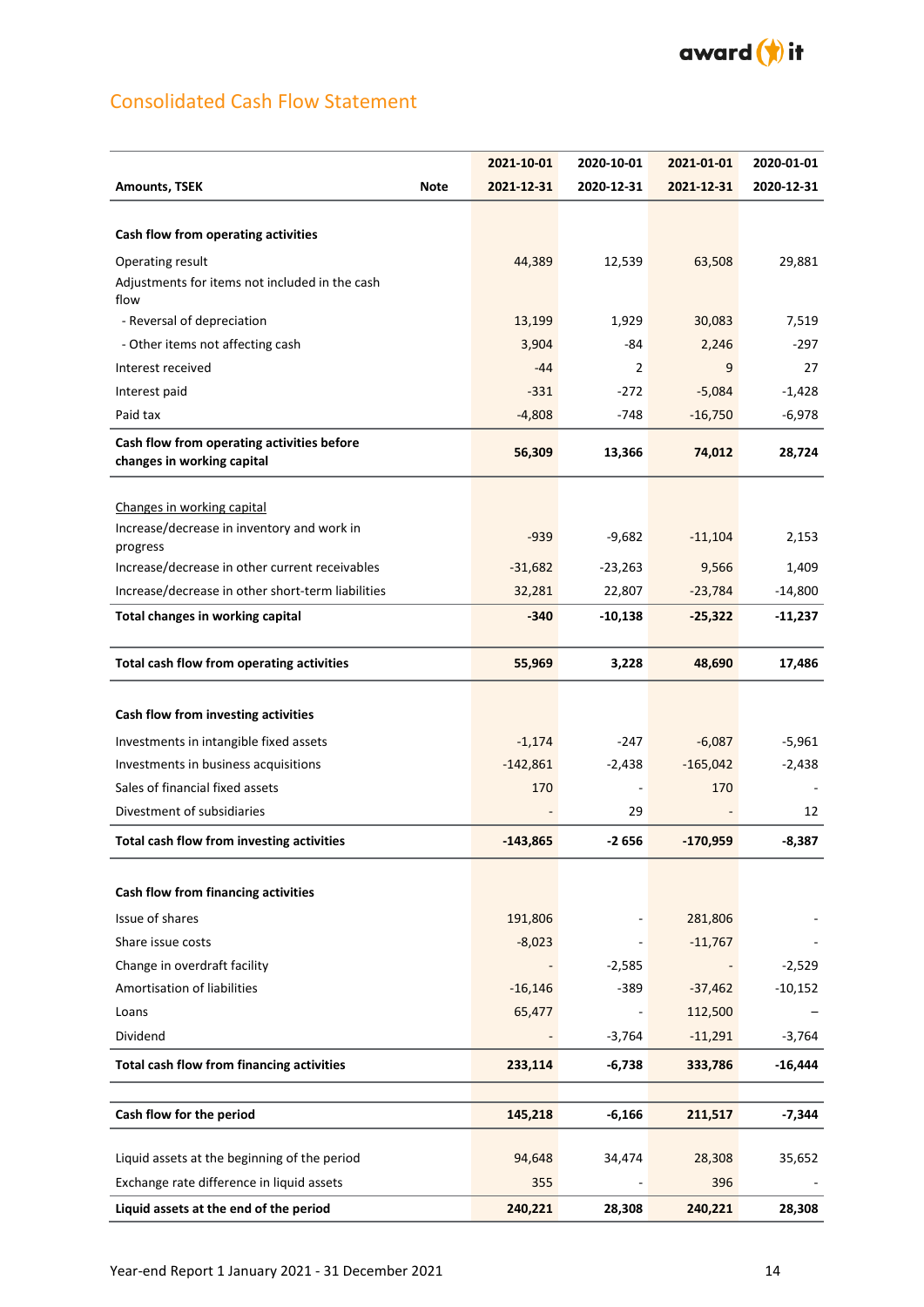

# Consolidated Statement of Changes in Equity, summary

|                                               | 2021-01-01 | 2020-01-01 |
|-----------------------------------------------|------------|------------|
| <b>Amounts, TSEK</b>                          | 2021-12-31 | 2020-12-31 |
| Equity at the beginning of the period         | 151,504    | 141,617    |
| Dividend                                      |            | $-15,054$  |
| Non-cash issue                                | 52,145     | 3,311      |
| New share issue                               | 281,806    |            |
| Share issue costs                             | $-11,767$  |            |
| Comprehensive income for the period           | 32,180     | 21,629     |
| Change non-controlling interest               | $-273$     |            |
| Equity at the end of the period               | 505,595    | 151,504    |
|                                               |            |            |
| Equity attributable to                        |            |            |
| The Parent Company's shareholders             | 505,868    | 151,504    |
| Change in non-controlling interests           | $-273$     |            |
|                                               |            |            |
| Number of outstanding shares at the beginning |            |            |
| of the period                                 | 6,720,559  | 6,678,683  |
| New share issue                               | 1,284,539  |            |
| Non-cash issue                                | 330,420    | 41,876     |
| Number of outstanding shares at the end       |            |            |
| of the period                                 | 8,335,518  | 6,720,559  |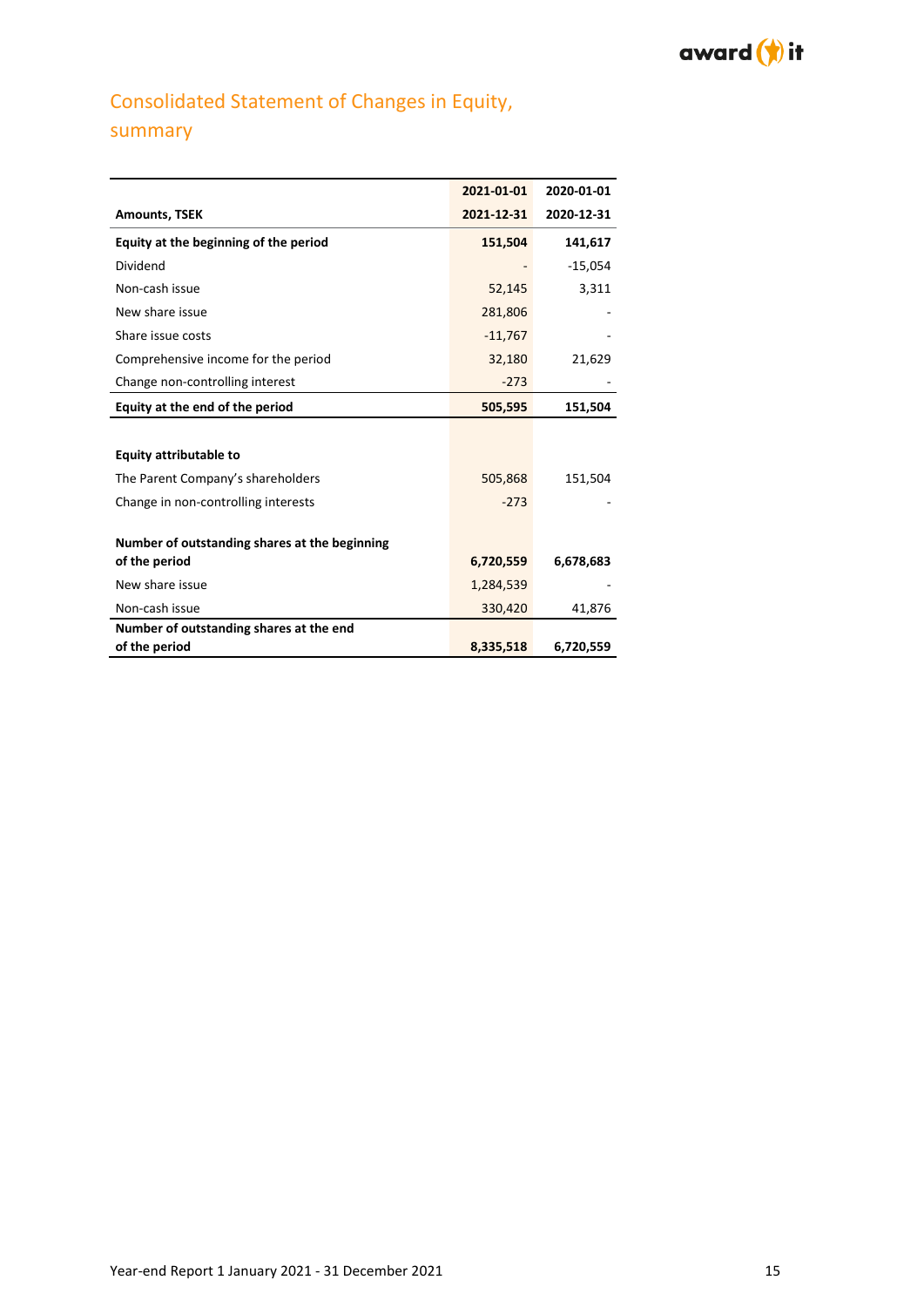

# Parent Company Income Statement

|                                               | 2021-10-01 | 2020-10-01 | 2021-01-01 | 2020-01-01 |
|-----------------------------------------------|------------|------------|------------|------------|
| <b>Amounts, TSEK</b>                          | 2021-12-31 | 2020-12-31 | 2021-12-31 | 2020-12-31 |
|                                               |            |            |            |            |
| Operating income                              |            |            |            |            |
| Net revenue                                   | 26,827     | 16,312     | 75,686     | 57,918     |
| Capitalised work for own account              |            |            |            | 194        |
| Other operating income                        | 133        | 44         | 267        | 230        |
| <b>Total operating income</b>                 | 26,960     | 16,356     | 75,953     | 58,341     |
|                                               |            |            |            |            |
| Operating expenses                            |            |            |            |            |
| Commodities                                   | $-14,710$  | $-6,403$   | $-39,648$  | $-29,410$  |
| Other external expenses                       | $-3,460$   | $-2,308$   | $-10,989$  | $-6,917$   |
| Personnel costs                               | $-311$     | 33         | $-553$     | $-861$     |
| Depreciation of tangible fixed assets         | $-257$     | $-257$     | $-1,030$   | -812       |
| Other operating expenses                      | $-7$       |            | $-21$      |            |
| <b>Total operating expenses</b>               | $-18,746$  | $-8,934$   | $-52,243$  | $-38,000$  |
|                                               |            |            |            |            |
| <b>Operating result</b>                       | 8,214      | 7,422      | 23,710     | 20,341     |
|                                               |            |            |            |            |
| Result from interests in Group companies      |            |            | 15,000     | 2,800      |
| Result from interests in associated companies |            |            |            | $-23$      |
| Other interest income and similar items       | 856        |            | 1,386      |            |
| Interest expenses and similar result items    | $-1,976$   | $-252$     | $-3,442$   | $-1,207$   |
| <b>Result from financial items</b>            | $-1,120$   | $-252$     | 12,945     | 1,570      |
|                                               |            |            |            |            |
| <b>Result before tax</b>                      | 7,094      | 7,170      | 36,655     | 21,912     |
|                                               |            |            |            |            |
| Deferred tax                                  | $-771$     |            |            |            |
| Tax on the result for the year                | 929        | $-1,537$   | $-2,076$   | -4,099     |
| <b>Result for the year</b>                    | 7,252      | 5,633      | 34,579     | 17,813     |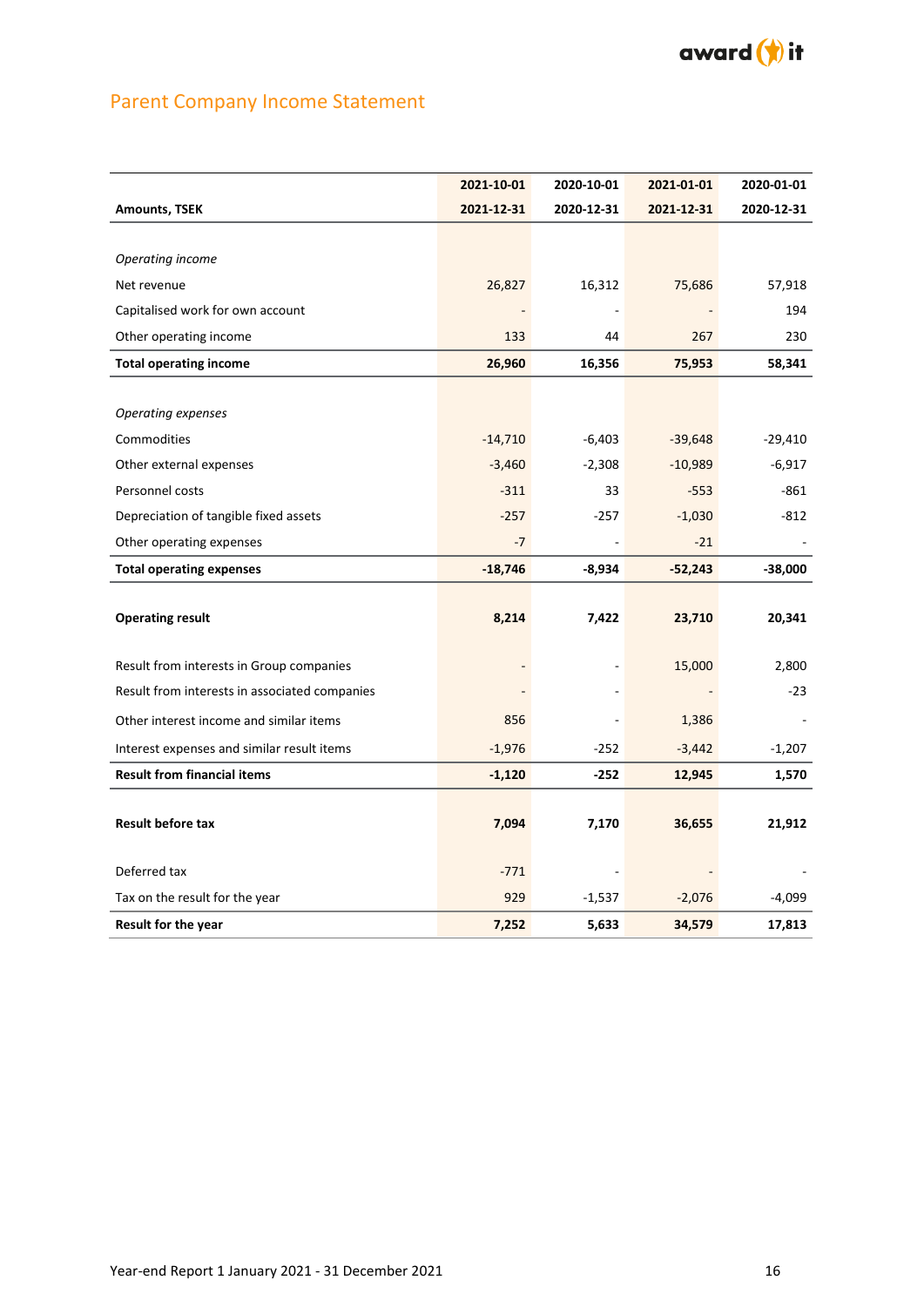

# Parent Company Balance Sheet

| <b>Amounts, TSEK</b>                | 2021-12-31 | 2020-12-31 |
|-------------------------------------|------------|------------|
|                                     |            |            |
| <b>ASSETS</b>                       |            |            |
| <b>Fixed assets</b>                 |            |            |
|                                     |            |            |
| Intangible assets                   |            |            |
| Capitalised development expenditure | 5,584      | 6,085      |
| <b>Total intangible assets</b>      | 5,584      | 6,085      |
|                                     |            |            |
| <b>Financial fixed assets</b>       |            |            |
| Interests in Group companies        | 561,800    | 189,720    |
| Receivables from Group companies    | 26,193     |            |
| Deferred tax assets                 |            |            |
|                                     |            |            |
| <b>Total financial fixed assets</b> | 587,993    | 189,720    |
|                                     |            |            |
| <b>Total fixed assets</b>           | 593,577    | 195,805    |
|                                     |            |            |
| <b>Current assets</b>               |            |            |
| <b>Current receivables</b>          |            |            |
| Accounts receivable                 | 23,045     | 18,607     |
| Receivables from Group companies    | 13,097     | 374        |
| Tax receivables                     | 1,796      | 253        |
| Other receivables                   | 1,339      | 15         |
| Prepaid expenses and accrued income | 3,561      | 2,372      |
| <b>Total current receivables</b>    | 42,838     | 21,621     |
|                                     |            |            |
| Cash and bank balances              | 132,982    | 45         |
|                                     |            |            |
| <b>Total current assets</b>         | 175,820    | 21,666     |
|                                     |            |            |
| <b>TOTAL ASSETS</b>                 | 769,397    | 217,471    |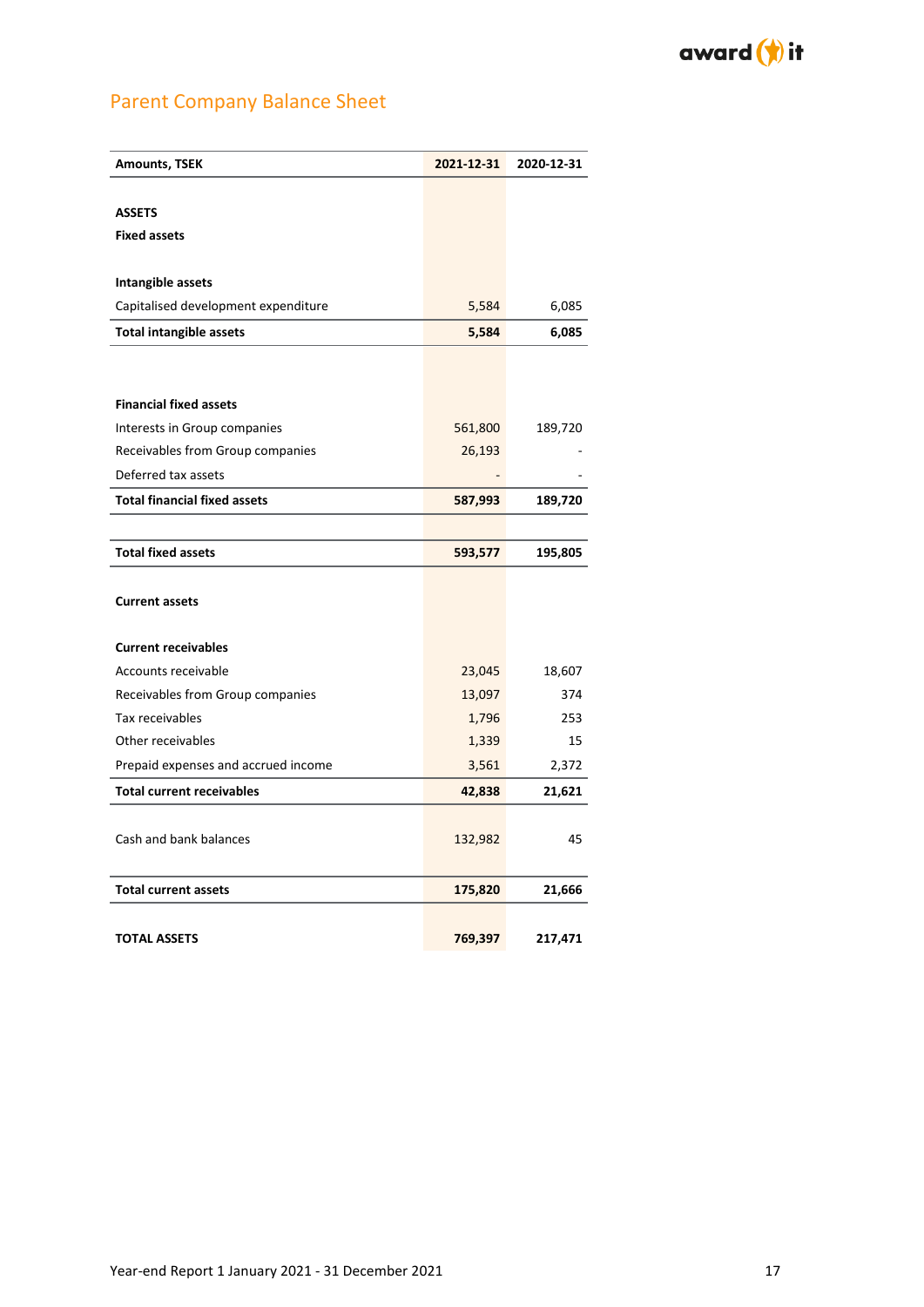

# Parent Company Balance Sheet (cont.)

| Amounts, TSEK                       | 2021-12-31 | 2020-12-31 |
|-------------------------------------|------------|------------|
|                                     |            |            |
| <b>EQUITY AND LIABILITIES</b>       |            |            |
| <b>Equity</b>                       |            |            |
| <b>Restricted equity</b>            |            |            |
| Share capital                       | 834        | 672        |
| Fund for development expenditure    | 1,375      | 1,377      |
| <b>Total restricted equity</b>      | 2,209      | 2,049      |
| <b>Unrestricted equity</b>          |            |            |
| Premium fund                        | 427,094    | 105,071    |
| Retained earnings                   | 23,341     | 5,526      |
| Result for the year                 | 34,579     | 17,813     |
| <b>Total unrestricted equity</b>    | 485,014    | 128,410    |
|                                     |            |            |
| <b>Total equity</b>                 | 487,223    | 130,459    |
| Long-term liabilities               |            |            |
| Liabilities to credit institutions  | 78,002     | 15,634     |
| Other long-term liabilities         | 133,397    | 17,500     |
| <b>Total long-term liabilities</b>  | 211,399    | 33,134     |
|                                     |            |            |
| <b>Short-term liabilities</b>       |            |            |
| Liabilities to credit institutions  | 43,049     | 12,424     |
| Advances from customers             | 304        |            |
| Accounts payable                    | 8,915      | 7,624      |
| Liabilities to Group companies      | 10,000     | 17,900     |
| <b>Current tax liabilities</b>      |            | 746        |
| <b>Other liabilities</b>            | 1,776      | 12,176     |
| Accrued expenses and prepaid income | 6,731      | 3,007      |
| <b>Total short-term liabilities</b> | 70,775     | 53,878     |
| TOTAL LIABILITIES AND EQUITY        | 769,397    | 217,471    |
|                                     |            |            |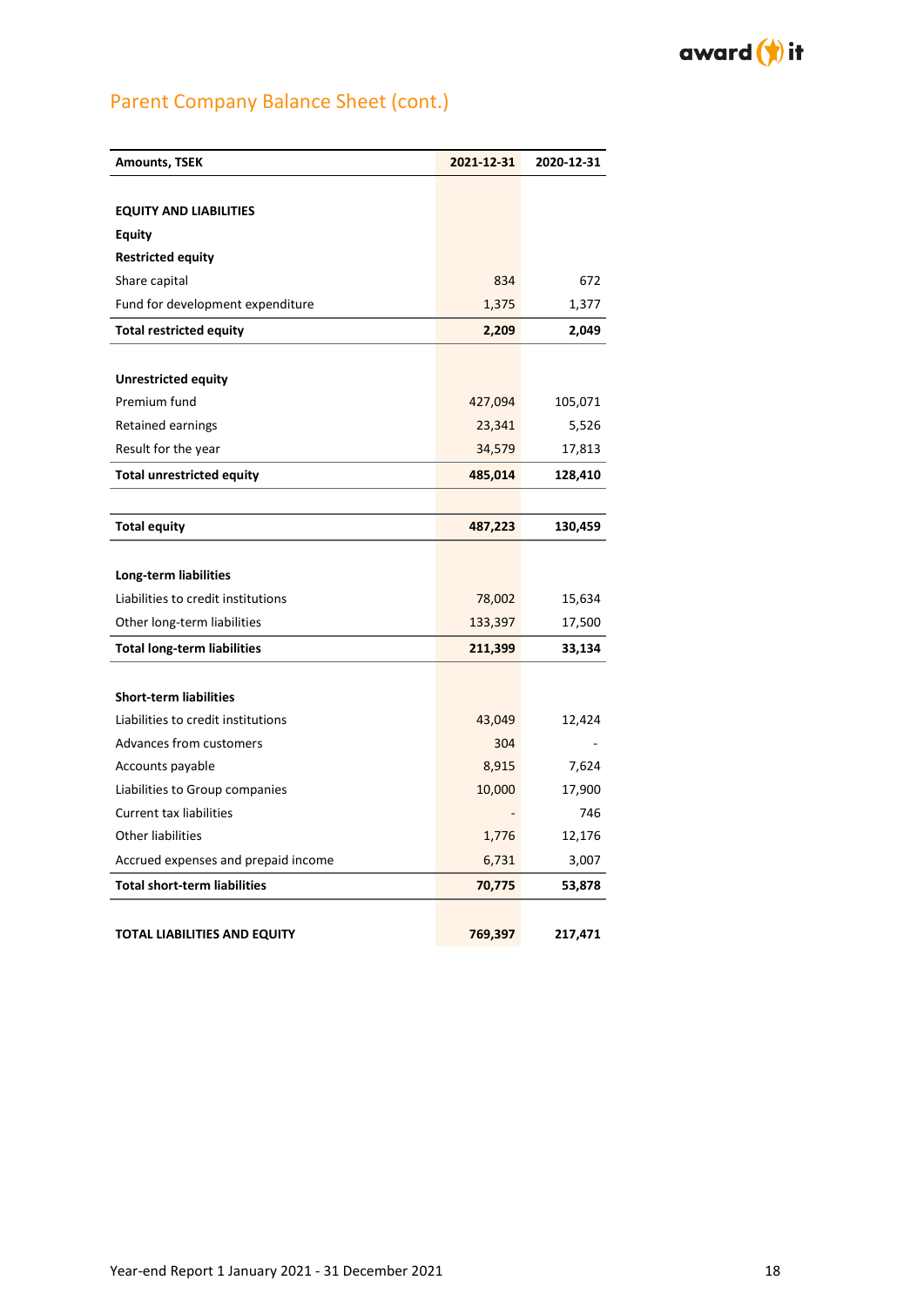

### **Notes**

## Note 1 Accounting principles

Awardit AB applies the International Financial Reporting Standards (IFRS) as adopted by the EU. This interim report has been prepared for the Group in accordance with IAS 34 Interim Financial Reporting, the Swedish Annual Accounts Act, and RFR 1 Supplementary Accounting Rules for Groups.

The Parent Company's accounts have been prepared in accordance with the Swedish Annual Accounts Act and the Swedish Financial Reporting Board's recommendation RFR 2 Accounting for Legal Entities. The same accounting principles as for the Group are applied, except in the cases specified in the section "Parent Company accounting principles" in the Annual Report 2020, published on the website, note 2.21.

The accounting principles are unchanged since the Annual Report 2020, published on the website.

For a more detailed description of the accounting principles applied for the Group and the Parent Company in this interim report, see the Annual Report 2020, published on the website.

*New accounting principles from the current financial year* 

No new standards have entered into force that are expected to have an impact on Awardit's accounting.

All amounts in the interim report are, unless otherwise stated, rounded to the nearest million, which means that rounding differences may occur. In texts and tables, numbers between 0 and 0.5 are reported with 0.

|                      | 2021-10-01 | 2020-10-01 | 2021-01-01 | 2020-01-01 |
|----------------------|------------|------------|------------|------------|
| <b>Amounts, TSEK</b> | 2021-12-31 | 2020-12-31 | 2021-12-31 | 2020-12-31 |
| Sweden               | 152,875    | 80,267     | 380,413    | 260,515    |
| Norway               | 22,622     | 5,213      | 52,807     | 10,596     |
| Denmark              | 21,425     | 2,644      | 52,440     | 6,872      |
| Finland              | 6,840      | 280        | 15,433     | 629        |
| Germany              | 24,701     |            | 25,764     |            |
| Other EU countries   | 962        |            | 1,621      |            |
| Other countries      | 109        |            | 840        |            |
| Total                | 229,534    | 88,404     | 529,319    | 278,613    |

## Note 2 Net revenue per geographic market $1$

1 Net revenue is adjusted based on actual geographical distribution for MBXP and other companies. In previous quarters, all revenue for MBXP was handled as revenue within Denmark. Minor adjustments have also been made for the Swedish companies.

## Note 3 Net revenue divided into goods and services

|                      | 2021-10-01 | 2020-10-01 | 2021-01-01 | 2020-01-01 |
|----------------------|------------|------------|------------|------------|
| <b>Amounts, TSEK</b> | 2021-12-31 | 2020-12-31 | 2021-12-31 | 2020-12-31 |
| Sale of goods        | 194,509    | 80,910     | 386,288    | 244,835    |
| Sale of services     | 35,025     | 7.494      | 143,031    | 33,778     |
| <b>Total</b>         | 229,534    | 88,404     | 529,319    | 278,613    |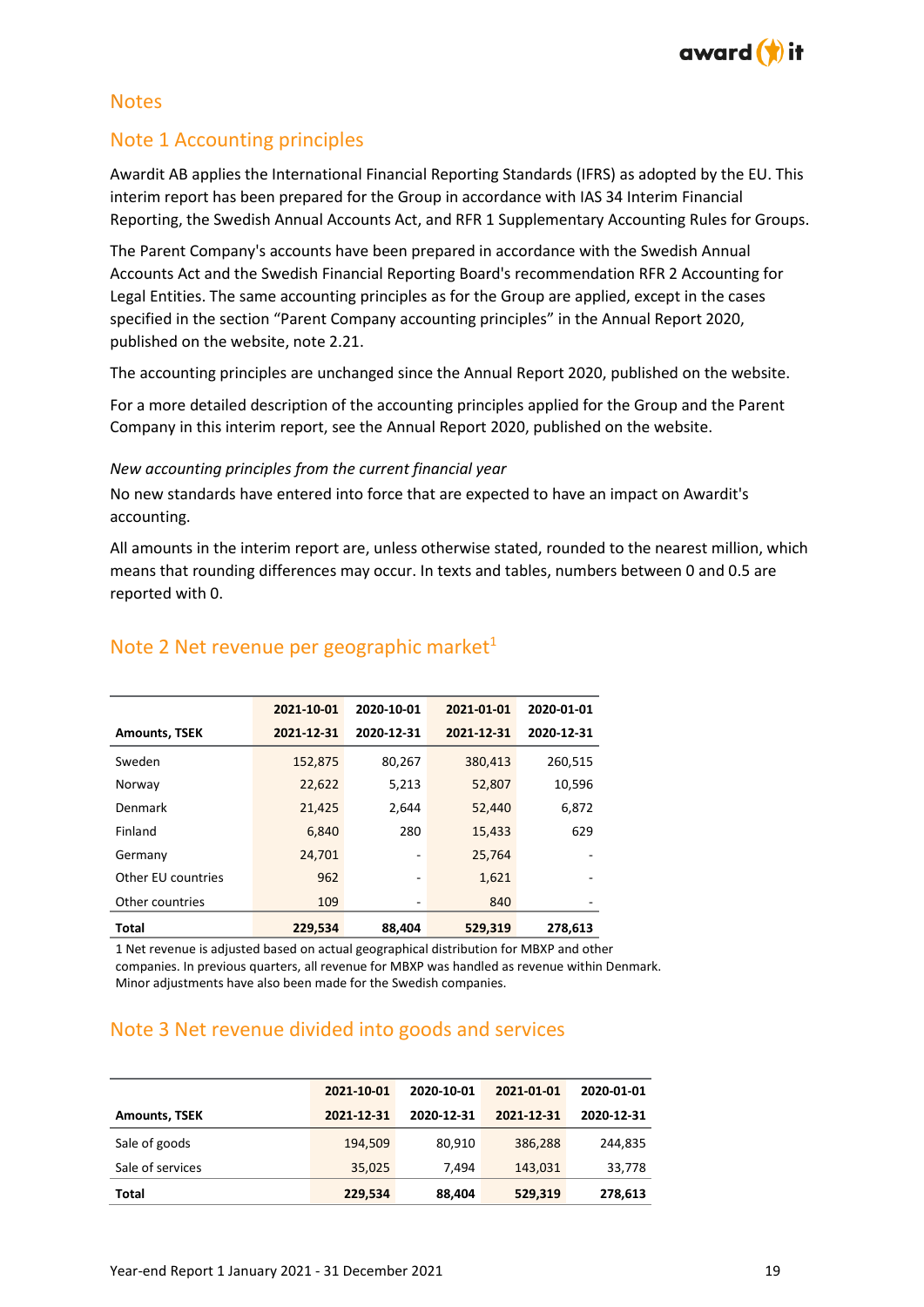

# Note 4 Operating segments

The Group consists of the Parent Company, Awardit AB, and 18 operating wholly owned subsidiaries. The companies are divided into two segments, B2B (Business-to-Business) and B2C (Business-to-Consumer). B2C consists of Awardit CLS AB and Sponsorhuset AB, the remaining subsidiaries are included in B2B.

|                      | Full Year 2021   |                  | Full Year 2020   |                  | 2021               | 2020                     | 2021         | 2020    |
|----------------------|------------------|------------------|------------------|------------------|--------------------|--------------------------|--------------|---------|
| <b>Amounts, TSEK</b> | B <sub>2</sub> B | B <sub>2</sub> C | B <sub>2</sub> B | B <sub>2</sub> C | <b>Elimination</b> | Elimination              | <b>Total</b> | Total   |
| Net revenue          | 316,797          | 212,522          | 100,798          | 177,815          |                    |                          | 529,319      | 278,613 |
| Transactions between |                  |                  |                  |                  |                    |                          |              |         |
| segments             | 76,571           | 5,227            | 39,847           | 5,492            | $-81,798$          | $-45,339$                |              |         |
| <b>Total revenue</b> | 393,368          | 217,749          | 140,645          | 183,307          | $-81,798$          | -45,339                  | 529,319      | 278,613 |
|                      |                  |                  |                  |                  |                    |                          |              |         |
| <b>EBITA</b>         | 80,877           | 12,310           | 28,438           | 8,962            |                    |                          | 93,187       | 37,400  |
| EBITA-margin, %      | 25.5%            | 5.8%             | 28.2%            | 5.0%             |                    | ٠                        | 17.6%        | 13.4%   |
| Operating result     | 57,000           | 6,508            | 26,704           | 3,177            |                    | $\overline{\phantom{m}}$ | 63,508       | 29,881  |
| Operating margin, %  | 19.7%            | 3.1%             | 26.5%            | 1.8%             |                    |                          | 13.0%        | 10.7%   |

# Note 5 Business acquisitions

In 2021, Awardit acquired all shares in three companies: MBXP Aps ("MBXP"), The Inspiration Company TIC AB ("TIC"), and Prämie Direkt GmbH ("Prämie Direkt"). The acquisitions, made during the second, third and fourth quarters of 2021, contributed to the period's net revenue of MSEK 184.4 and to EBITA of MSEK 43.9. If the acquisitions had been completed as of 1 January 2021, the acquired companies would have contributed to the Group's net revenue for the full year by approximately MSEK 421 and EBITA by approximately MSEK 57.

### **MBXP ApS**

On 15 April 2021, Awardit AB (publ.) acquired all shares in MBXP ApS ("MBXP") including subsidiaries. The acquisition was made to further strengthen Awardit's presence in the Nordic market for digital vouchers and gift cards. MBXP is the Nordic region's largest distributor of digital gift cards and other vouchers in the physical retail and grocery trade. MBXP sells value codes via integrations to the chains' cash register systems. The products are displayed in stores via specially adapted sales solutions that are placed in high-traffic areas of the stores. The company had a revenue of approximately MDKK 96 with an EBITDA result of approximately MDKK 2.2 during the financial year 2019/2020.

The initial purchase price amounted to MSEK 6.8 (MDKK 5), with an additional consideration corresponding to nine times MBXP's average EBITDA result (after settlement for capitalisation of own work) for 2021 and 2022, with deductions for the initial purchase price and interest-bearing liabilities. The deal further entailed Awardit investing MSEK 8 (MDKK 6) in MBXP via a new share issue and lending MSEK 26 (MDKK 19) for refinancing purposes. The acquisition analysis is preliminary and may change after the publication of the interim report. The total purchase price for MBXP is estimated at MSEK 81.1, which exceeded the net of fair value for all identifiable assets and liabilities by MSEK 98.7. Acquisition costs of TSEK 1 140 have been expensed as other external costs in the consolidated income statement. Surplus values are attributed to customer relations, technology, and goodwill. Goodwill relates to expected synergy effects on both the cost and sales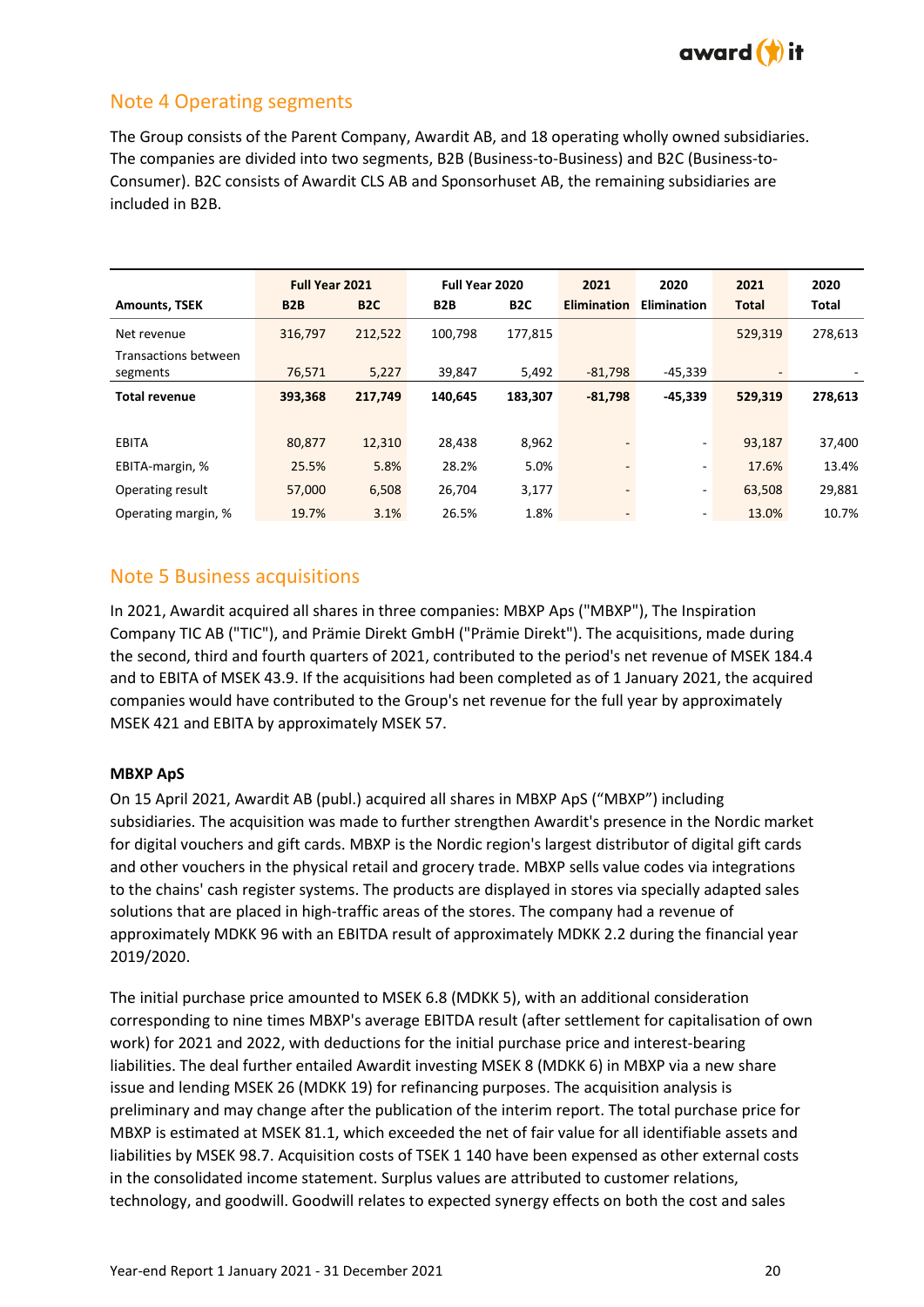

side, customer relations to MBXP's customer base, and technology to the Paytjek technology platform. Customer relations are depreciated over 8 years, and the technology platform is depreciated over 10 years. Goodwill is not depreciated in accordance with IFRS but is tested for impairment once a year.

#### **Preliminary acquisition analysis**

| <b>Estimated purchase price, TSEK</b>  |        |
|----------------------------------------|--------|
| Amount settled with equity instruments | 6,800  |
| Additional consideration               | 74,267 |
| Total purchase price                   | 81,067 |

|                                                | Reported value in the | <b>Fair value</b> | Fair value in the |
|------------------------------------------------|-----------------------|-------------------|-------------------|
| Acquired net assets at the date of acquisition | company, TSEK         | adjustment, TSEK  | Group, TSEK       |
| Intangible assets - Customer relations         |                       | 58,964            | 58,964            |
| Intangible assets - Technology                 | 11,483                | 45,809            | 57,291            |
| Other fixed assets                             | 6,494                 |                   | 6,494             |
| Inventory                                      | 12,588                |                   | 12,588            |
| Accounts receivable and similar receivables    | 38,394                |                   | 38,394            |
| Loans                                          | $-37,503$             |                   | $-37,503$         |
| Short-term part of loans                       | $-12,322$             |                   | $-12,322$         |
| Deferred tax liability                         |                       | $-23,050$         | $-23,050$         |
| <b>Provisions</b>                              | $-23,264$             |                   | $-23,264$         |
| <b>Other liabilities</b>                       | $-3,151$              |                   | $-3,151$          |
| Accounts payable and similar liabilities       | $-92,955$             |                   | $-92,955$         |
| Liquid assets                                  | 845                   |                   | 845               |
| Net identifiable net assets/liabilities        | $-99,391$             | 81,723            | -17,668           |
| Goodwill                                       |                       | 98,736            | 98,736            |
| <b>Estimated purchase price</b>                | $-99,391$             | 180,458           | 81,067            |

### **Contingent consideration**

When calculating the additional consideration of MDKK 54.6 (MSEK 74.3), three different possible outcomes have been assessed, which have subsequently been tested for probability and discounted with an interest rate of 23 per cent. The additional consideration may be settled in cash or through a combination of an equity instrument in Awardit AB. It is the Board of Directors of Awardit that decides whether any equity instrument is to be paid. At the time of submitting this interim report, the assessment is that everything will be settled through a cash payment, which is why the additional consideration in its entirety has been reported as another long-term financial liability. The value of the liability is reassessed every balance sheet date. The additional consideration is valued at fair value via the income statement.

### *Sensitivity analysis*

EBITDA is the basis for calculating the additional consideration. If our assessment of EBITDA in the three different scenarios were to be reduced or increased by 10 per cent, respectively, the additional consideration would increase or decrease by 16.3 per cent (corresponding to MDKK 13.7).

### **The Inspiration Company TIC AB**

On 1 July 2021, Awardit AB (publ.) acquired all shares in The Inspiration Company TIC AB ("TIC"). The acquisition was made to further strengthen Awardit's presence in the Nordic market for loyalty and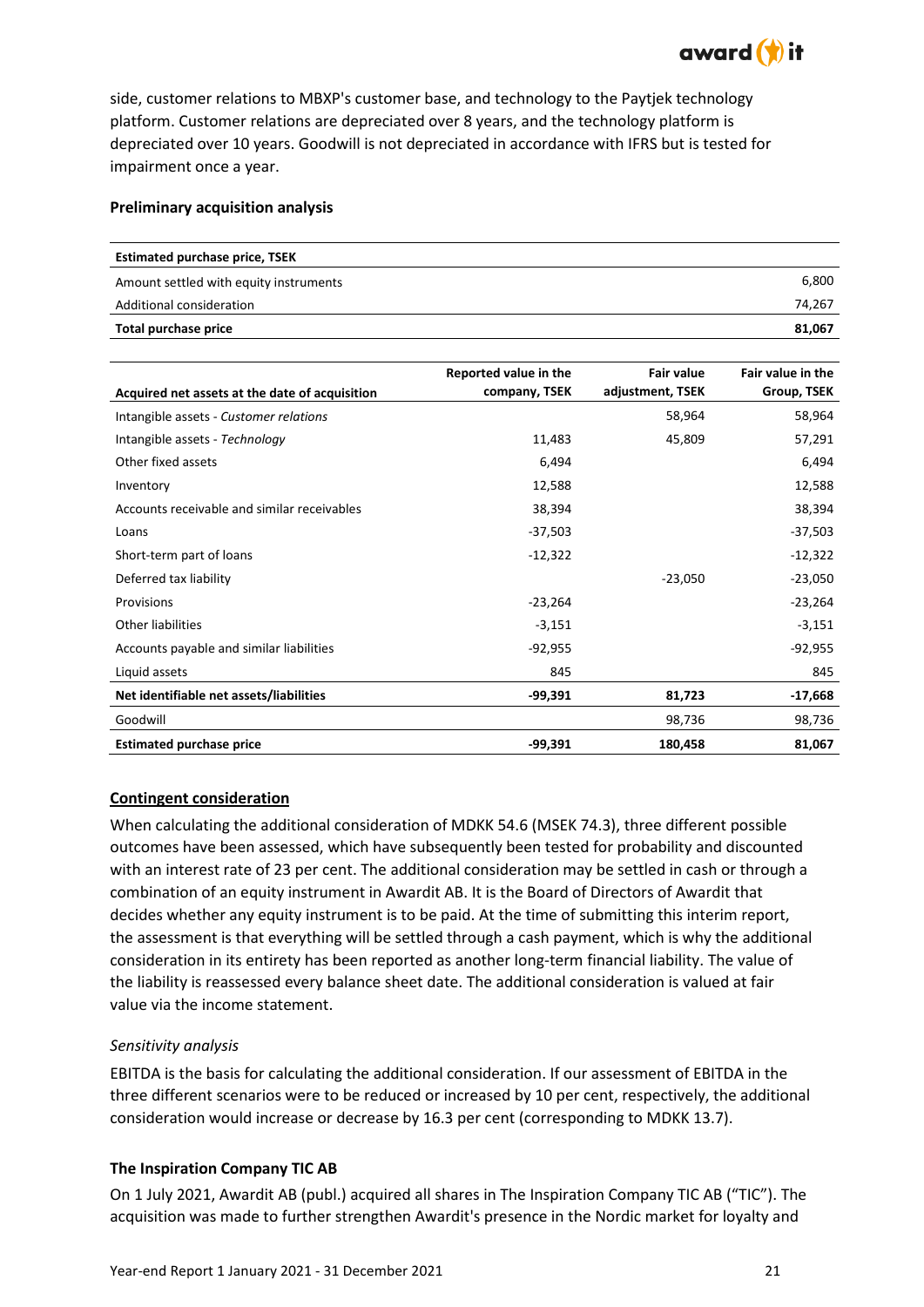

motivation programmes in the B2B segment. TIC's net revenue and EBITDA result for the financial year 2020/21 amounted to MSEK 99.4 and MSEK 10.4, respectively.

The acquisition of TIC was settled with MSEK 30 in cash and an equity instrument of MSEK 30. The total purchase price for TIC amounted to MSEK 60, which exceeded the net of fair value for all identifiable assets and liabilities by MSEK 34.7. Acquisition costs of TSEK 282 have been expensed as other external costs in the consolidated income statement. Surplus values are attributed to customer relations and goodwill. Goodwill relates to expected synergy effects on both the cost and sales side, and customer relations to TIC's customer base. Customer relationships are depreciated over 5 years. Goodwill is not depreciated in accordance with IFRS, but is tested for impairment once a year.

#### **Acquisition analysis**

| 30,000 |
|--------|
| 30,000 |
| 60,000 |
|        |

|                                                       | Reported value in the | <b>Fair value</b> | Fair value in the |
|-------------------------------------------------------|-----------------------|-------------------|-------------------|
| Acquired net assets at the date of acquisition        | company, TSEK         | adjustment, TSEK  | Group, TSEK       |
| Intangible assets - Customer relations                |                       | 6,575             | 6,575             |
| Other fixed assets                                    | 4,481                 |                   | 4,481             |
| Inventory                                             | 771                   |                   | 771               |
| Accounts receivable and similar receivables           | 20,670                |                   | 20,670            |
| Receivables from associated companies                 | 780                   |                   | 780               |
| Shares in associated company Leader Island AB (28.5%) | 6,135                 | 220               | 6,354             |
| Tax receivables                                       | 1,877                 |                   | 1,877             |
| Loans                                                 | $-82$                 |                   | -82               |
| Short-term part of loans                              | $-73$                 |                   | $-73$             |
| Deferred tax liability                                | $-1,044$              | $-1,354$          | $-2,398$          |
| <b>Current tax liabilities</b>                        | $-1,939$              |                   | $-1,939$          |
| <b>Other liabilities</b>                              | $-11,860$             |                   | $-11,860$         |
| Accounts payable and similar liabilities              | $-6,872$              |                   | $-6,872$          |
| Liquid assets                                         | 6,975                 |                   | 6,975             |
| Net identifiable net assets/liabilities               | 19,819                | 5,440             | 25,259            |
| Goodwill                                              |                       | 34,741            | 34,741            |
| <b>Estimated purchase price</b>                       | 19,819                | 40,181            | 60,000            |

### *Associated company*

TIC owns 28.5 per cent of Leader Island AB, which at the time of acquisition had a book value of MSEK 6.1. Leader Island develops and offers a communication platform, StoreChatt, for stores. In conjunction with the acquisition analysis, a fair value in the asset was identified that was TSEK 220 higher than the book value. The associated company will be included in the consolidated financial statements according to the equity method.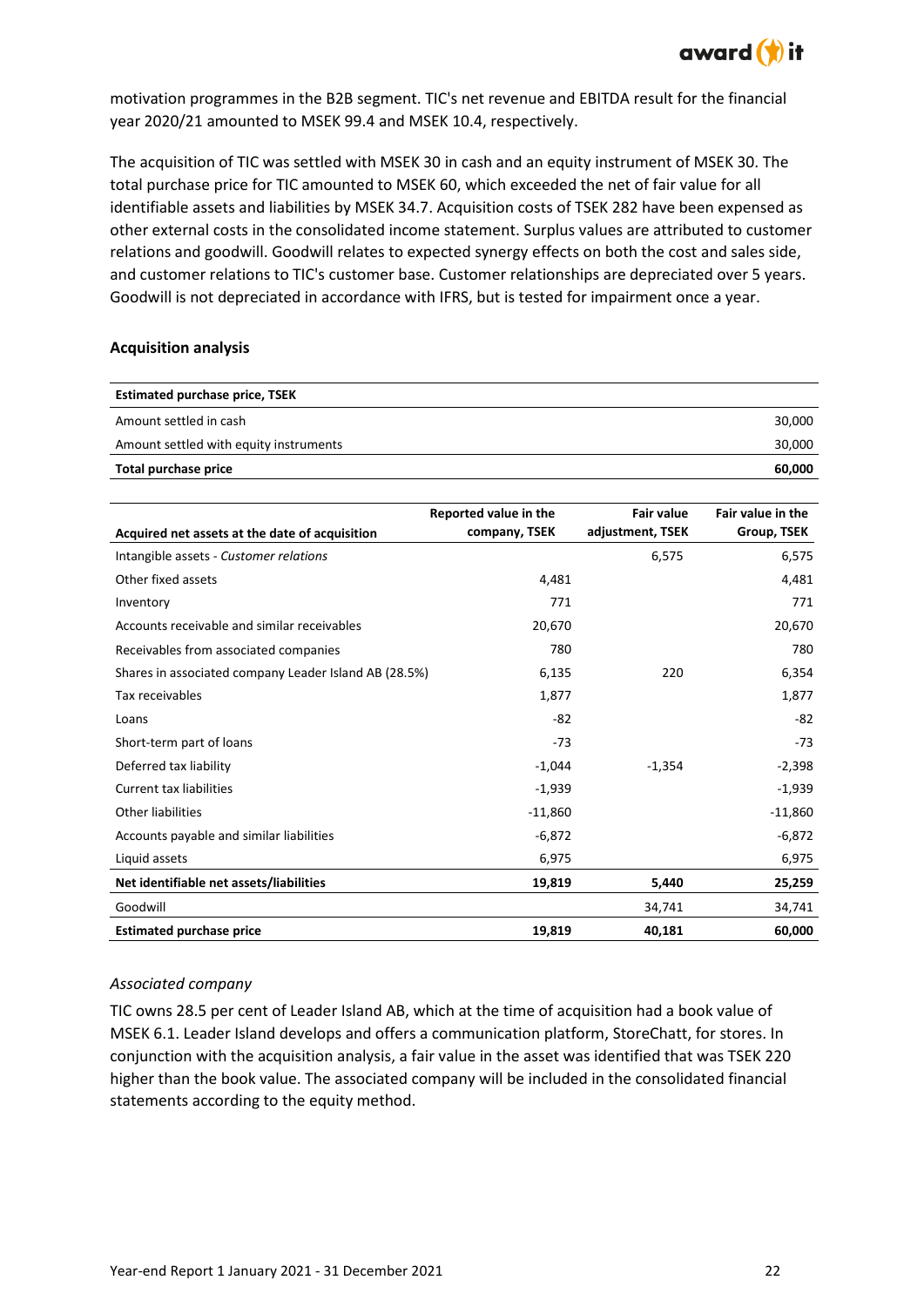

### **Prämie Direkt GmbH**

On December 1, Awardit AB (publ) acquired all shares in Prämie Direkt GmbH. The acquisition was made to gain a strong market position in the DACH region. Prämie Direkt has been one of the market-leading loyalty companies in Germany for more than 50 years. The core business consists of providing and operating various forms of loyalty and motivation programmes on a white label basis and providing fulfilment within these. Net revenue and EBIT result for the financial year 2020 amounted to MEUR 18.7 and MEUR 1.2, respectively.

The acquisition of Prämie Direkt was settled in cash with MSEK 165.0 (MEUR 16.0) and with equity instruments of MSEK 15.3 (MEUR 1.5). The total purchase price for Prämie Direkt amounted to MSEK 179.1, which exceeded the net of fair value for all identifiable assets and liabilities by MSEK 88.1. Acquisition costs of TSEK 2 089 have been expensed as other external costs in the consolidated income statement. Surplus values are attributed to customer relations, software development, brand, and goodwill. Goodwill relates to expected synergy effects on both the cost and sales side, customer relations to Prämie Direkt's customer base, the brand to the well-reputed name, and software development for the company's technical platform. Customer relations are depreciated over 7 years, the technology platform is depreciated over 5 years, and the brand is depreciated over 15 years. Goodwill is not depreciated in accordance with IFRS but is tested for impairment once a year.

The acquisition analysis is preliminary and may change after the publication of the interim report.

| <b>Estimated purchase price, TSEK</b>               |          |
|-----------------------------------------------------|----------|
| Amount settled in cash                              | 149,556  |
| <b>Equity instruments</b>                           | 15,345   |
| Amount settled via reversal/cash                    | 15,423   |
| Adjustment of purchase price based on net liability |          |
| calculation                                         | $-1,329$ |
| Total purchase price                                | 178,995  |

#### **Preliminary acquisition analysis**

|                                                | Reported value in the | Fair value       | Fair value in the |
|------------------------------------------------|-----------------------|------------------|-------------------|
| Acquired net assets at the date of acquisition | company, TSEK         | adjustment, TSEK | Group, TSEK       |
| Intangible assets - Customer relations         |                       | 42,762           | 42,762            |
| Intangible assets - Software development       |                       | 9,075            | 9,075             |
| Intangible assets - Brand                      |                       | 45,473           | 45,473            |
| Other fixed assets                             | 3,957                 |                  | 3,957             |
| Inventory                                      | 11,046                |                  | 11,046            |
| Accounts receivable and similar receivables    | 24,936                |                  | 24,936            |
| Other receivables                              | 2,792                 |                  | 2,792             |
| Deferred tax liability                         | $-1,648$              | $-29,193$        | $-30,841$         |
| Provisions                                     | $-3,380$              |                  | $-3,380$          |
| <b>Other liabilities</b>                       | $-5,264$              |                  | $-5,264$          |
| Accounts payable and similar liabilities       | $-16,446$             |                  | $-16,446$         |
| Liquid assets                                  | 6,780                 |                  | 6,780             |
| Net identifiable net assets/liabilities        | 22,774                | 68,118           | 90,892            |
| Goodwill                                       |                       | 88,103           | 88,103            |
| <b>Estimated purchase price</b>                | 22,774                | 156,221          | 178,995           |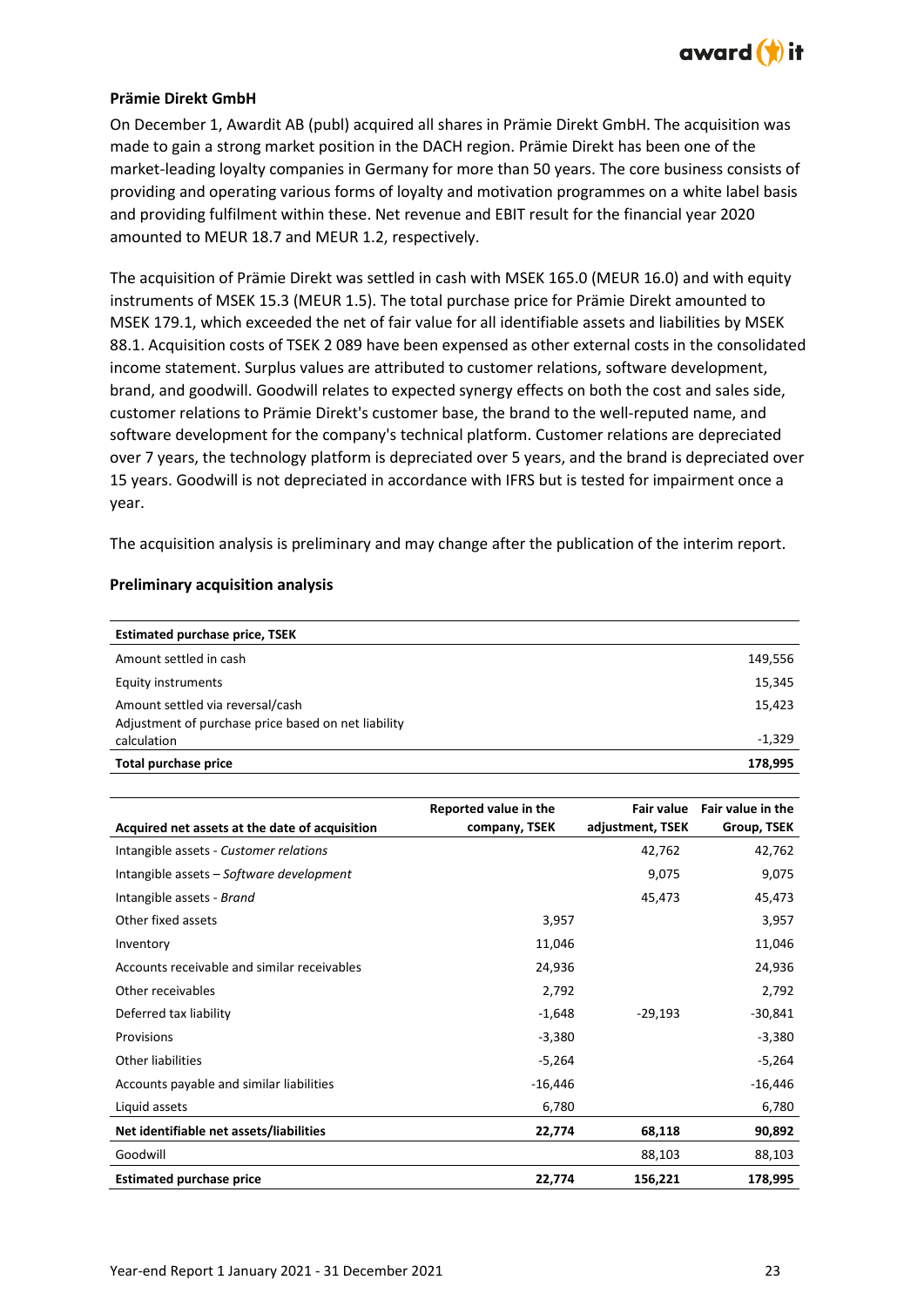

| <b>Amounts, TSEK</b> | Due date   | 2021-12-31 | 2020-12-31 |
|----------------------|------------|------------|------------|
| Swedbank             | 2022-12-31 | 1,688      | 8,438      |
| Swedbank             | 2022-12-31 | 64         | 322        |
| Swedbank             | 2022-06-30 |            | 1,875      |
| Swedbank             | 2023-08-30 | 2,500      | 5,000      |
| Swedbank             | 2024-04-30 | 11,250     |            |
| Swedbank             | 2024-06-30 | 10,000     |            |
| Swedbank             | 2025-10-30 | 52,500     |            |
| Danske Bank - MBXP   | 2023       | 8,168      |            |
| Danske Bank - MBXP   | 2023       | 2,710      |            |
| Vækstfonden - MBXP   | 2024       | 4,566      |            |
| Vækstfonden - MBXP   | 2024       | 10,729     |            |
| <b>Total</b>         |            | 104,175    | 15,634     |

## Note 6 Long-term borrowing from credit institutions

During the year, Awardit took out new loans from Swedbank to finance the acquisitions of MBXP, TIC and Prämie Direkt. The part of the loan that matures within 12 months is handled as a current liability.

Covenants regarding the loans with Swedbank: the Group's net liability/EBITDA measured as a rolling twelve-month value may not exceed 2.75 as of the record date that falls during the period 2021-01- 01 to 2021-12-31, and 2.15 as of the record date that falls during the period 2022-01-01 to 2025-12- 31. The equity/assets ratio measured as a rolling twelve-month value as of the record date may not be less than 25 per cent.

## Note 7 Other long-term liabilities

| <b>Amounts, TSEK</b>           | 2021-12-31 | 2020-12-31 |
|--------------------------------|------------|------------|
| Seller reversal Awardit CLS    |            | 16,003     |
| Conditional consideration MBXP | 87,381     |            |
| Total                          | 87,381     | 16,003     |

The seller reversal regarding Awardit CLS falls due for payment in 2022. The conditional consideration for MBXP falls due for payment in 2023. The amounts are discounted and valued at fair value through profit or loss.

## Note 8 Significant risks and uncertainties

The Group's risks and uncertainties are described on pages 20-21 and pages 41-44 in the Annual Report for 2020. No significant changes have taken place that affect the reported risks.

However, the pandemic has impacted parts of the business with lower or, in some cases, no income at all as a result, mainly in the travel and experience segment. If Sweden and the world are affected by new restrictions, it may have a negative effect on the Group's income.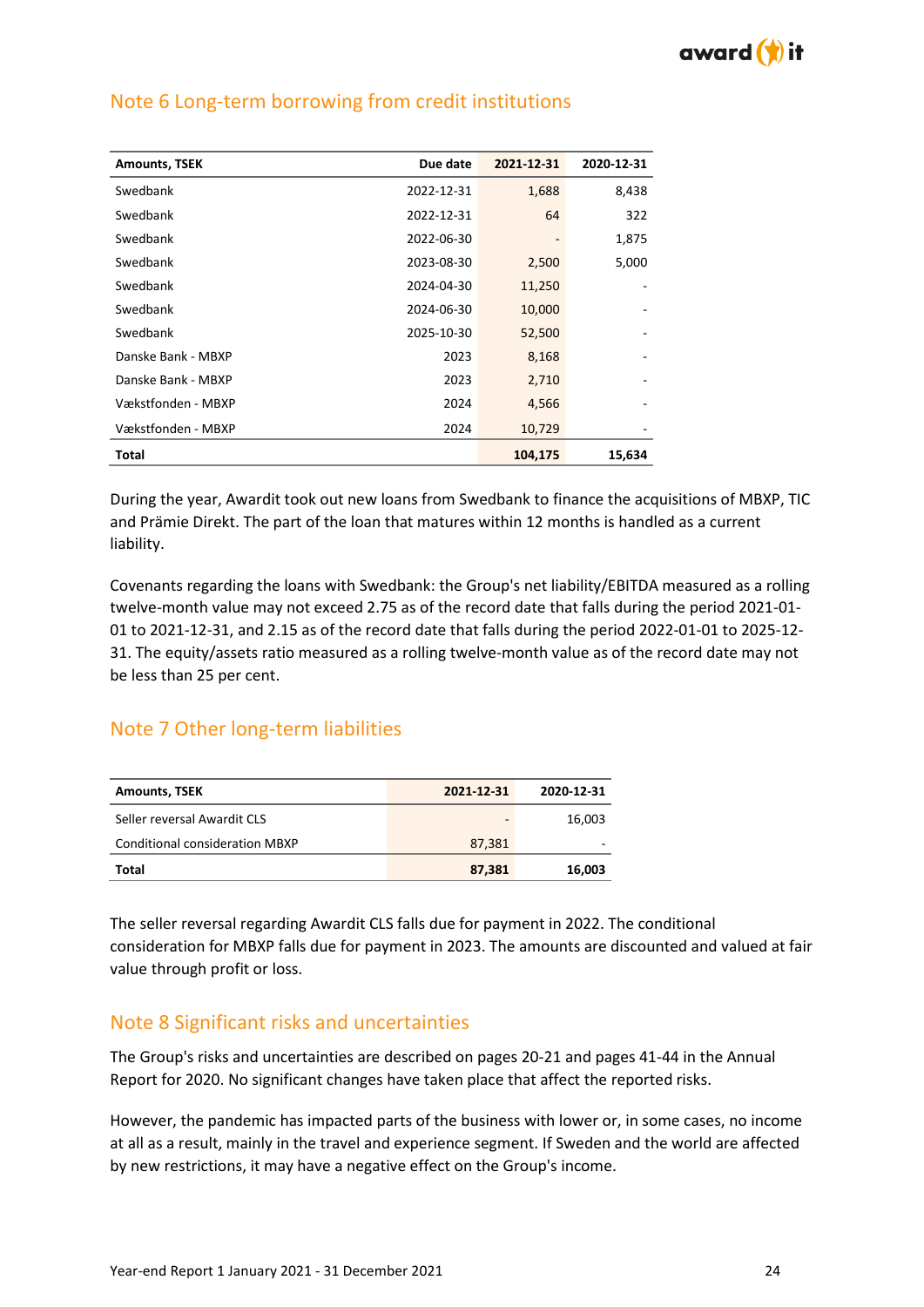

## Note 9 Transactions with related parties

In addition to salaries and other remuneration to Company management, as well as board fees, according to the AGM resolution, no transactions have taken place with related parties.

## Note 10 Significant events after the end of the reporting period

- On 2 February, Awardit appointed Erik Grohman as the new CEO, with effect from 7 March. Founder Niklas Lundqvist continues in the Company with a focus on acquisitions and business development (see further details in the press release on the Company's website).

# Key figures - quarterly

|                                                      | 2021  |       |                |       | 2020  |       |                |         |
|------------------------------------------------------|-------|-------|----------------|-------|-------|-------|----------------|---------|
|                                                      | Q4    | Q3    | Q <sub>2</sub> | Q1    | Q4    | Q3    | Q <sub>2</sub> | Q1      |
| Net revenue, MSEK <sup>1</sup>                       | 229.5 | 126.2 | 111.3          | 62.3  | 88.4  | 61.6  | 68.8           | 59.8    |
| EBITA, MSEK                                          | 57.2  | 15.1  | 14.2           | 6.6   | 14.5  | 7.7   | 6.4            | 8.8     |
| EBITA margin, %                                      | 24.9% | 12.0% | 12.8%          | 10.7% | 16.4% | 12.5% | 9.3%           | 14.8%   |
| Result for the period, MSEK                          | 23.6  | 1.7   | 2.1            | 3.2   | 9.2   | 4.3   | 3.1            | 5.3     |
| Cash flow from operating activities, SEK             | 56.0  | 26.4  | $-46.8$        | 13.1  | 3.2   | 17.3  | 20.5           | $-23.5$ |
| Quick ratio, %                                       | 126%  | 121%  | 120%           | 106%  | 97%   | 133%  | 125%           | 157%    |
| Equity, MSEK                                         | 505.6 | 282.2 | 249.9          | 154.8 | 151.5 | 154.1 | 149.8          | 146.8   |
| Equity/assets ratio, %                               | 43.3% | 41.0% | 37.1%          | 58.2% | 49.7% | 56.0% | 55.2%          | 60.5%   |
| Number of employees at the end of the period         | 142   | 99    | 79             | 55    | 50    | 50    | 50             | 49      |
|                                                      |       |       |                |       |       |       |                |         |
| <b>Stock data</b>                                    |       |       |                |       |       |       |                |         |
| EBITA per share, before and after dilution, SEK      | 7.35  | 2.03  | 2.08           | 0.99  | 2.17  | 1.15  | 0.94           | 1.32    |
| Earnings per share, before and after dilution, SEK   | 3.02  | 0.23  | 0.31           | 0.47  | 1.37  | 0.65  | 0.46           | 0.79    |
| Cash flow from operating activities per share, SEK   | 7.2   | 3.5   | $-6.8$         | 2.0   | 0.5   | 2.6   | 3.1            | $-3.5$  |
| Equity per share, SEK                                | 70.2  | 37.9  | 36.5           | 23.0  | 22.7  | 23.1  | 22.4           | 22.0    |
| Average number of shares during the period, millions | 7,788 | 7,447 | 6,842          | 6,721 | 6,682 | 6,679 | 6,679          | 6,679   |
| Number of shares at the end of the period, millions  | 8,336 | 7,578 | 7,378          | 6,721 | 6,721 | 6,679 | 6,679          | 6,721   |

1 Net revenue numbers are adjusted to include only net sales, previously the entire "total operating income" was included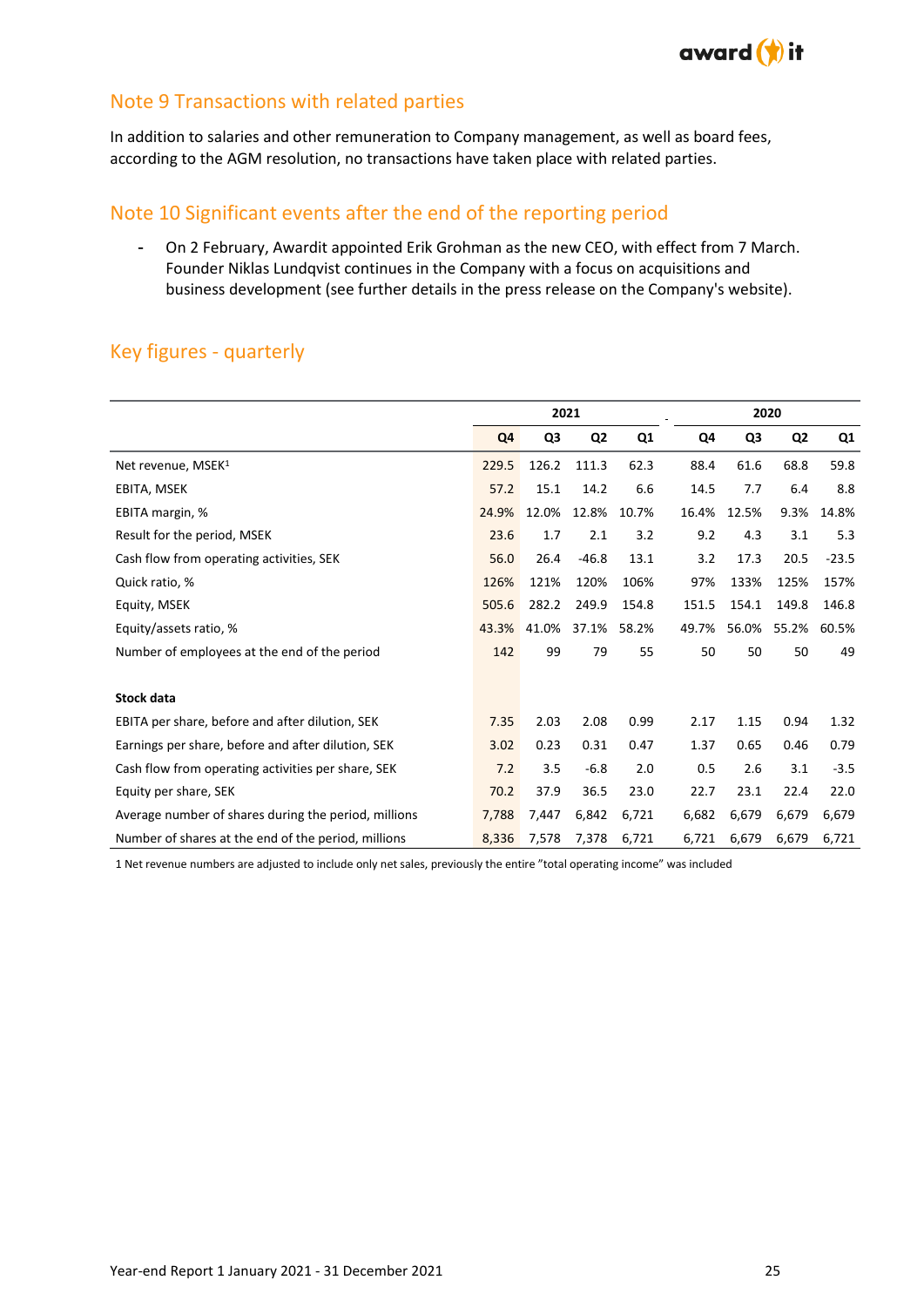

# Financial definitions

| <b>Key figure</b>                        | Definition/calculation                                                                                                                                                                         | <b>Purpose</b>                                                                                                                                                                                                       |
|------------------------------------------|------------------------------------------------------------------------------------------------------------------------------------------------------------------------------------------------|----------------------------------------------------------------------------------------------------------------------------------------------------------------------------------------------------------------------|
| <b>Result on equity</b>                  | Result after tax divided by equity                                                                                                                                                             | Shows how much profit the shareholders'<br>investments generate. The higher the result,<br>the greater the profitability.                                                                                            |
| <b>Equity per share</b>                  | Equity attributed as of the balance sheet<br>date, divided by the number of shares at<br>the end of the period                                                                                 | Shows the owners' proportion of the<br>Company's total equity per share.                                                                                                                                             |
| <b>Operating result (EBIT)</b>           | Operating result before interest and<br>taxes                                                                                                                                                  | Shows the profitability of the operational<br>activities.                                                                                                                                                            |
| <b>Operating margin</b><br>(EBIT margin) | Operating result (EBIT) divided by net<br>revenue                                                                                                                                              | Shows the profitability of the operating<br>activities as a percentage of net revenue.                                                                                                                               |
| <b>EBITA</b>                             | Operating result before interest income<br>and interest expenses, taxes,<br>amortisation and impairment of<br>intangible assets                                                                | Shows the business's underlying development.                                                                                                                                                                         |
| <b>EBITA margin</b>                      | EBITA divided by net revenue                                                                                                                                                                   | Shows the business's underlying development<br>as a percentage of net revenue.                                                                                                                                       |
| <b>EBITA per share</b>                   | EBITA divided by the number of shares,<br>based on the average number of shares<br>during the period                                                                                           | Since Awardit is an acquiring company that<br>conducts new issues, and EBITA is the<br>performance measure that best reflects<br>operational development, EBITA development<br>at share level is relevant to follow. |
| <b>Earnings per share</b>                | Result for the period after tax divided by<br>the number of shares, based on the<br>average number of shares during the<br>period. Reported both before and after<br>the effect from dilution. | Earnings per share are used to determine the<br>value of the Company's outstanding shares.                                                                                                                           |
| <b>Working capital</b>                   | Current assets minus current liabilities                                                                                                                                                       | Shows the capital needed to finance the<br>operating activities.                                                                                                                                                     |
| Equity/assets ratio (%)                  | Closing equity divided by the balance<br>sheet total                                                                                                                                           | Shows the proportion of assets that are<br>financed with equity. The assets that are not<br>financed with equity are financed with loans.                                                                            |
| Profit margin                            | Result after tax divided by net revenue                                                                                                                                                        | Shows how much of each revenue krona<br>constitutes profit.                                                                                                                                                          |
| Quick ratio (%)                          | Current assets (excl. Inventory) as a<br>percentage of current liabilities                                                                                                                     | Shows short-term solvency.                                                                                                                                                                                           |
| Leverage ratio                           | Net liabilities divided by total capital<br>(net debt + total equity)                                                                                                                          | Shows the Company's debt level.                                                                                                                                                                                      |
| <b>Number of employees</b>               | The number of employees in the Group<br>at the end of the period                                                                                                                               | Shows how many employees, in total, were in<br>the Group as of the balance sheet date,<br>regardless of the form of employment.                                                                                      |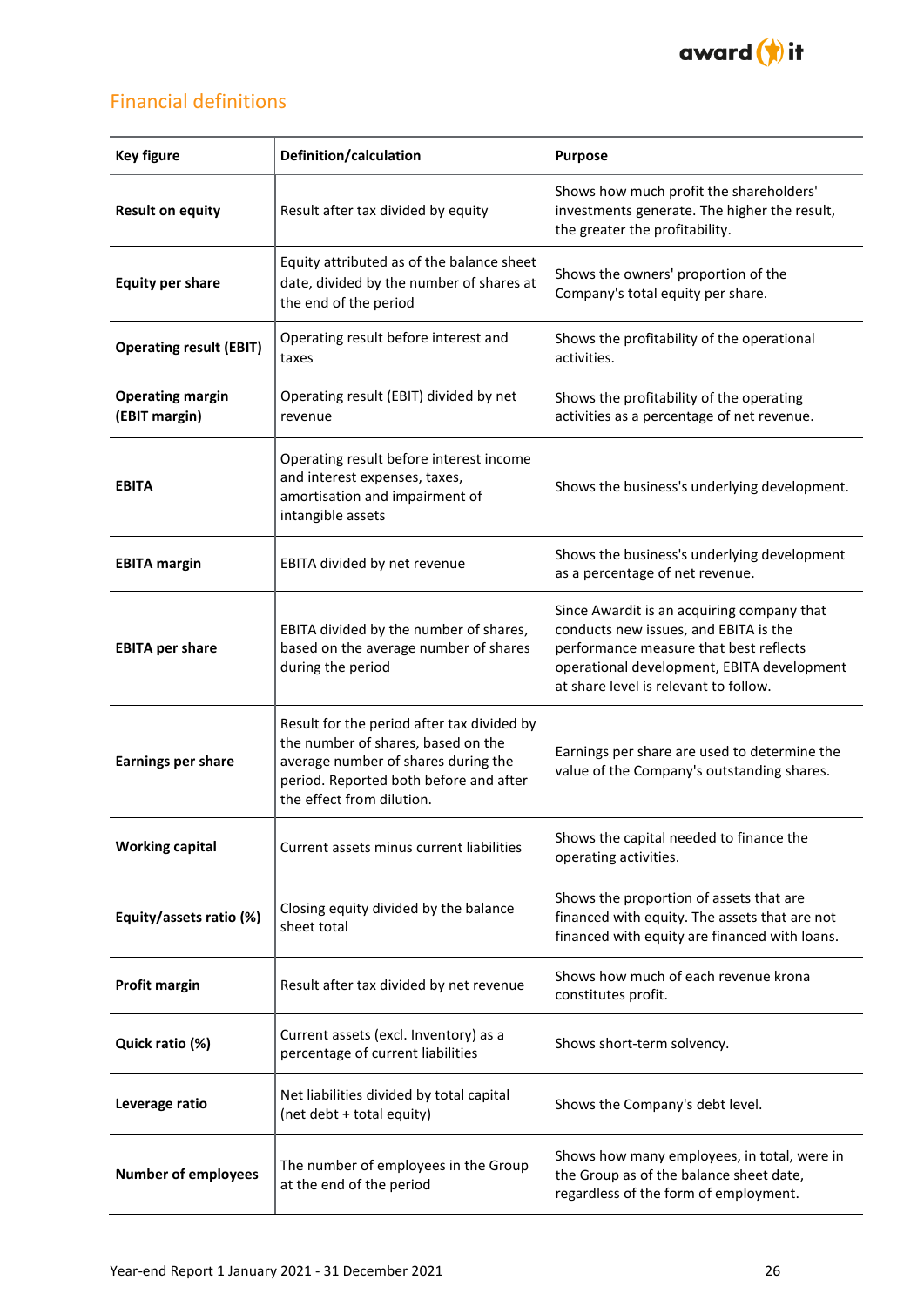

# Annual General Meeting 2022

Awardit's Annual General Meeting will be held on 20 May 2022 in Stockholm. All General Meeting documents, including the Annual Report, will be available on the Company's website no later than three weeks before the General Meeting. The documents will also be available at the Company's head office and can be sent by post to those shareholders who so request and state their postal address.

# Proposal for disposition of profit

In connection with the Annual General Meeting, the Board of Directors will not present a dividend proposal for the financial year 2021, and further proposes that unrestricted profits be carried forward.

## Upcoming reports and Annual General Meeting 2022

| 28 April 2022    | Annual Report published on the Company's website |
|------------------|--------------------------------------------------|
| 13 May 2022      | Interim Report, January - March 2022             |
| 20 May 2022      | <b>Annual General Meeting</b>                    |
| 19 August 2022   | Interim Report, April - June 2022                |
| 11 November 2022 | Interim Report, July - September 2022            |
| 24 February 2023 | Year-end Report 2022                             |

# About Awardit

Awardit AB (publ.) helps companies increase their revenue and profitability by implementing and running loyalty programmes, motivation programmes and gift card programmes aimed at consumer and corporate customers. Awardit assists customers with software platforms on a SaaS basis, content in the form of trading opportunities, and partner networks, as well as networks for third-party distribution of gift cards. The solutions are generally provided on a white label basis, but Awardit also operates a number of private labels. Awardit is the Nordic region's largest company and platform in the industry.

Awardit has been listed on the Nasdaq First North Growth Market since 2017, which is a so-called Multilateral Trading Facility (MTF).

## Other information

This report is issued by the CEO on behalf of the Board of Directors. This interim report has not been subject to review by the Company's auditor.